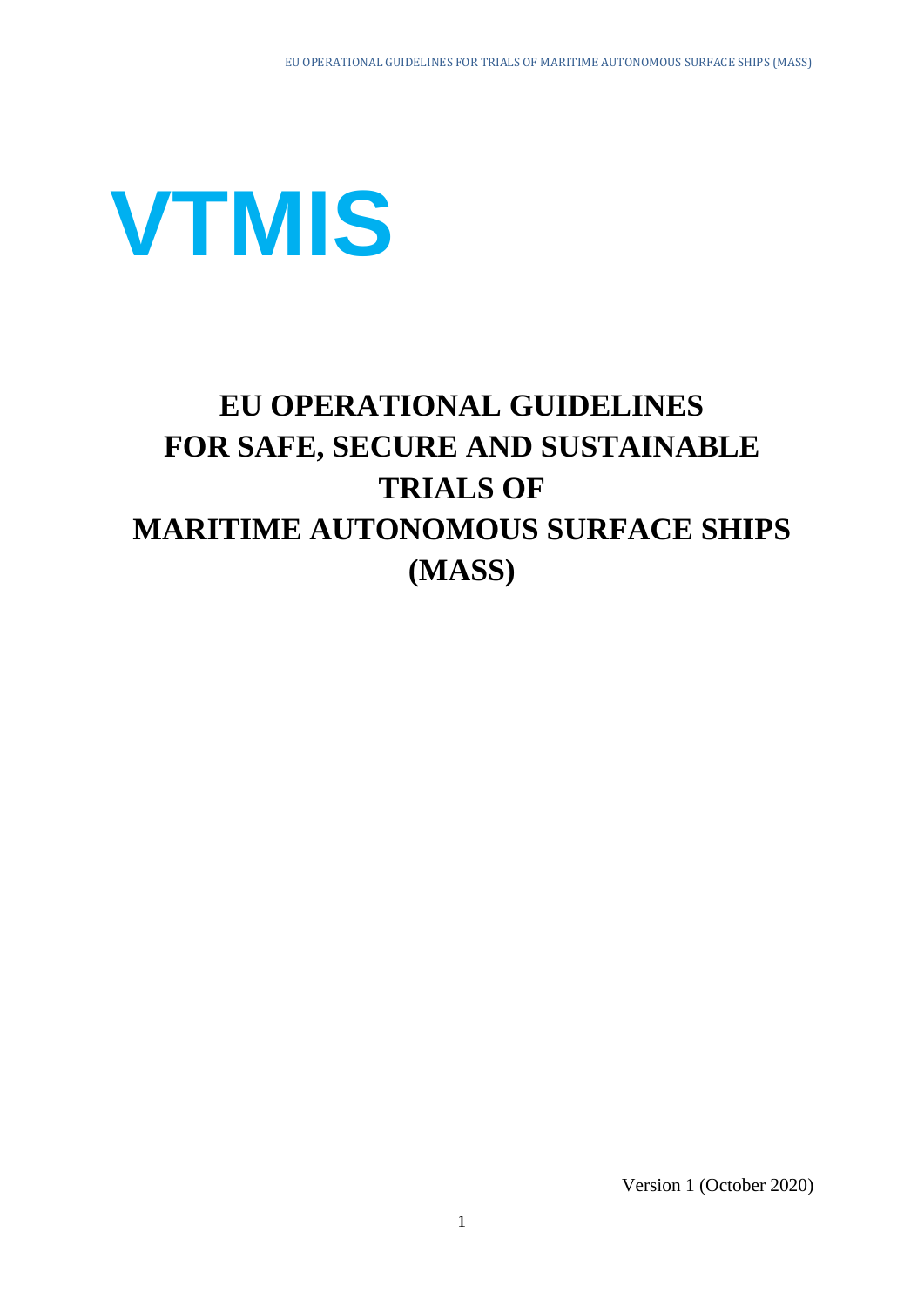## EU OPERATIONAL GUIDELINES FOR SAFE, SECURE AND SUSTAINABLE TRIALS OF MARITIME AUTONOMOUS SURFACE SHIPS (MASS)

## Contents

| 1.    |  |                                                                    |
|-------|--|--------------------------------------------------------------------|
| 2.    |  |                                                                    |
| 3.    |  |                                                                    |
| 4.    |  |                                                                    |
| 5.    |  |                                                                    |
| 5.1   |  |                                                                    |
| 5.1.1 |  |                                                                    |
|       |  | 5.1.2                                                              |
|       |  | 5.1.3                                                              |
| 5.2   |  |                                                                    |
| 5.3   |  |                                                                    |
| 5.4   |  |                                                                    |
| 5.5   |  | Management, monitoring, communication and control - operations  11 |
|       |  |                                                                    |
|       |  |                                                                    |
|       |  |                                                                    |
| 5.6   |  |                                                                    |
| 6.    |  |                                                                    |
| 6.1   |  |                                                                    |
|       |  |                                                                    |
| 6.1.2 |  |                                                                    |
| 6.3   |  |                                                                    |
| 7.    |  |                                                                    |
| 8.    |  |                                                                    |
|       |  |                                                                    |
|       |  |                                                                    |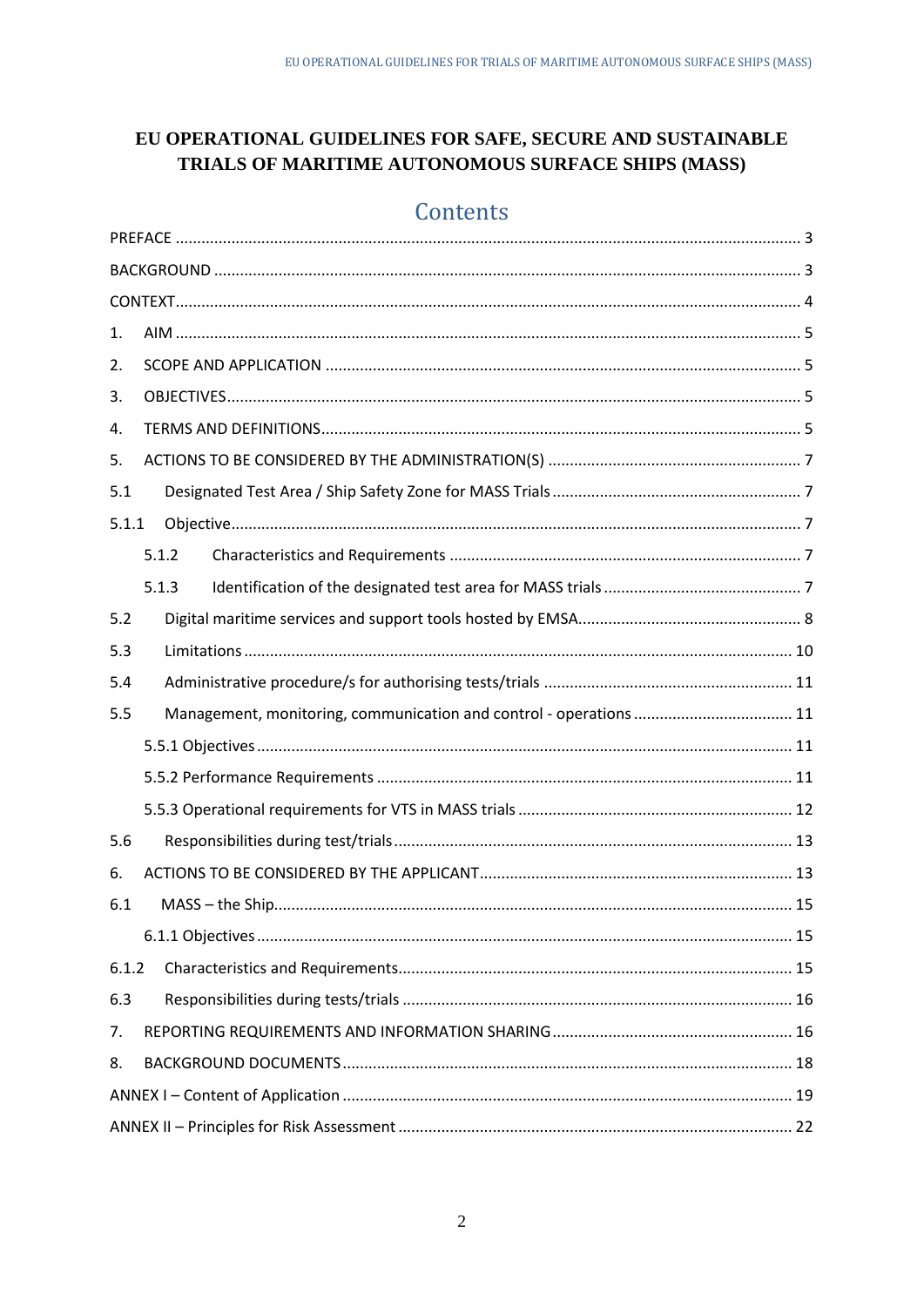## <span id="page-2-0"></span>PREFACE

These Operational Guidelines<sup>1</sup> have been developed in a spirit of enhanced co-operation and coordination among all parties involved in MASS trials, on the basis of the work of the EU/EEA Member States, EMSA and the European Commission in the *ad hoc* Expert Sub-group on Maritime Autonomous Surface Ships (MASS<sup>2</sup>) of the High Level Steering Group for Governance of the Digital Maritime Systems and Services<sup>3</sup>, taking into consideration and complementing, as far as possible, the *Interim* Guidelines for MASS trials developed at the IMO.

This Guideline is a living document that may be reviewed, updated and adjusted as more experience is gained with MASS trials following these guidelines and also as the results of MASS tests become available and more insights on the used technology and the procedures are gained.

## <span id="page-2-1"></span>BACKGROUND

The application of new information technologies, digitalization, automation and artificial intelligence may rapidly change the way traditional maritime transport works and operates. Development towards fully or partly autonomous ships will pose both opportunities and challenges for the sector in terms of safety, security, existing legal frameworks, and operations.

A fast changing and rapid uptake of technologies is enabling autonomous surface ships to undergo testing. This new development is putting new demands on the role the VTM<sup>4</sup>/VTS/MRS services can play.

To facilitate technical developments and tests/trials in a safe predictable area/environment as well as to ensure safe navigation also in mixed situations where both manned and unmanned ships will be sailing on the same routes/ports, it is important to test both vessel centric scenarios as well as scenarios related to vessel traffic monitoring, communications (bidirectional) and connectivity (such as links), management and control. Developments towards MASS and adapted Vessel Traffic Control/Services are parallel and can support each other.

There are a number of regulatory challenges directly related to MASS (looked at in the regulatory scoping exercise taking place at IMO) however it is necessary to establish the conditions for Administrations as well as industry involved in performing the various trials and tests with MASS, to ensure that systems and vessels navigate safely. This, depending on the type of MASS trials and level of autonomy, requires dedicated areas or 'zones' designated for carrying out tests/trials for various degrees of MASS, also considering that different levels of automation/autonomy can be done during one and the same trial/test.

 $\overline{a}$ 

<sup>1</sup> Drafted against the background of document ' Unmanned Vessels and Autonomous Vessels and VTMIS' for AI 4.3 of the 3rd HLSG

<sup>2</sup> The Maritime Autonomous Surface Ships (MASS) term is used for the purpose of aligning with the one provisionally used at the IMO.

<sup>3</sup> Established under the 'VTMIS' Directive 2002/59/EC

<sup>4</sup> The already applicable EU legislation – the VTMIS Directive - includes provisions which need to be looked at under the perspective of automated/autonomous vessels; how they would impact maritime monitoring and surveillance/VTS and what could be done to meet future challenges, including point-to-point intra EU-trade. Another aspect directly related to the VTMIS directive is the use of communication and monitoring tools (integrated maritime services).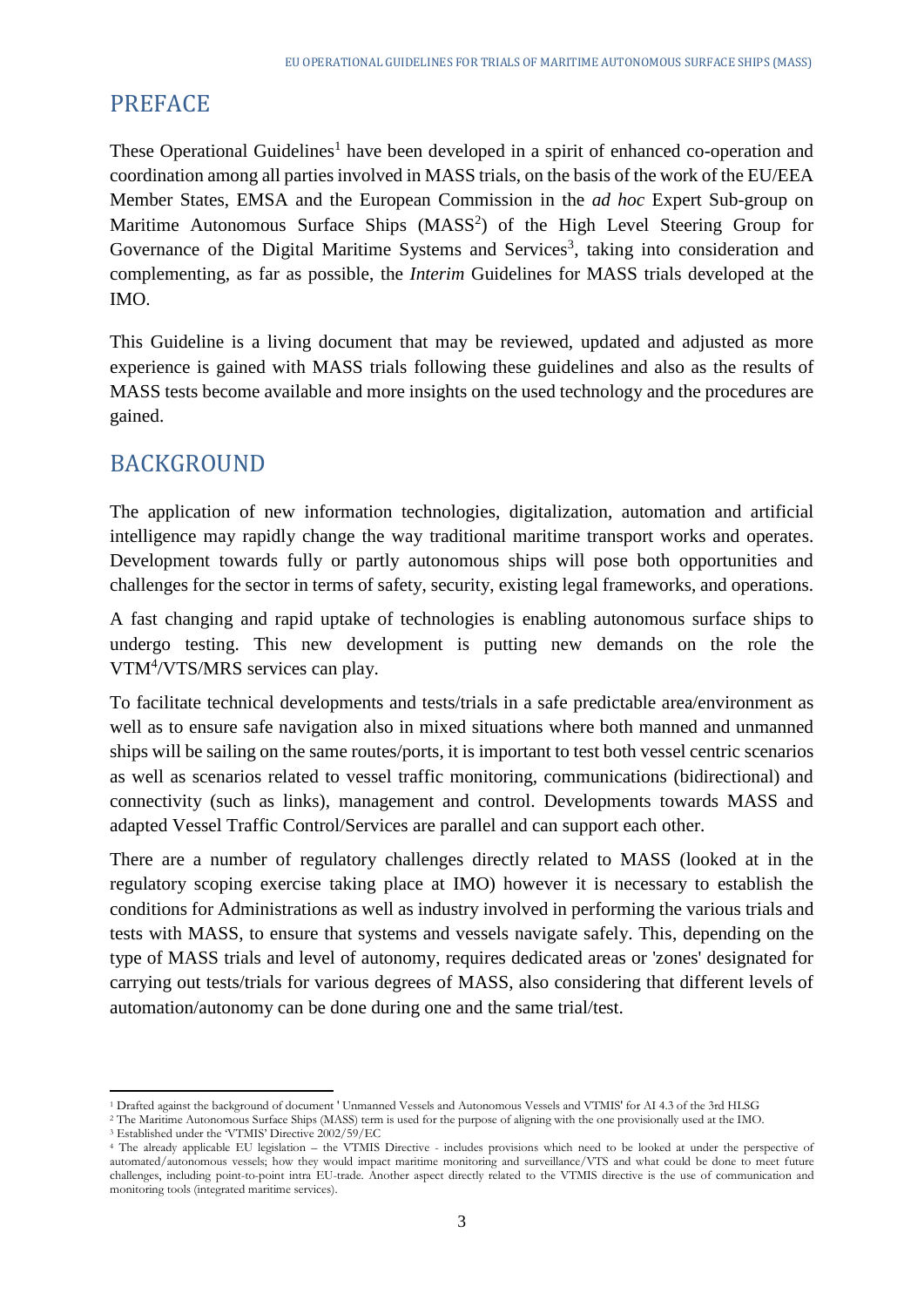## <span id="page-3-0"></span>**CONTEXT**

Extensive testing has been identified as a prerequisite and crucial step for safe and successful MASS traffic. Establishing safe and secure testing environments for maritime autonomy will enable proof of concept both for monitoring, management, communication and control (the VTS angle) and for the commercial applications in this field.

These Operational Guidelines, non-mandatory in nature, are intended to support the more uniform application by way of streamlining the operational processes for allowing trials in designated testing environments (test areas and/or ship safety zone/s), in the interest of the protection of human life, maritime safety, security and the environment, but should not be understood to imply any new or replace any existing legal obligations.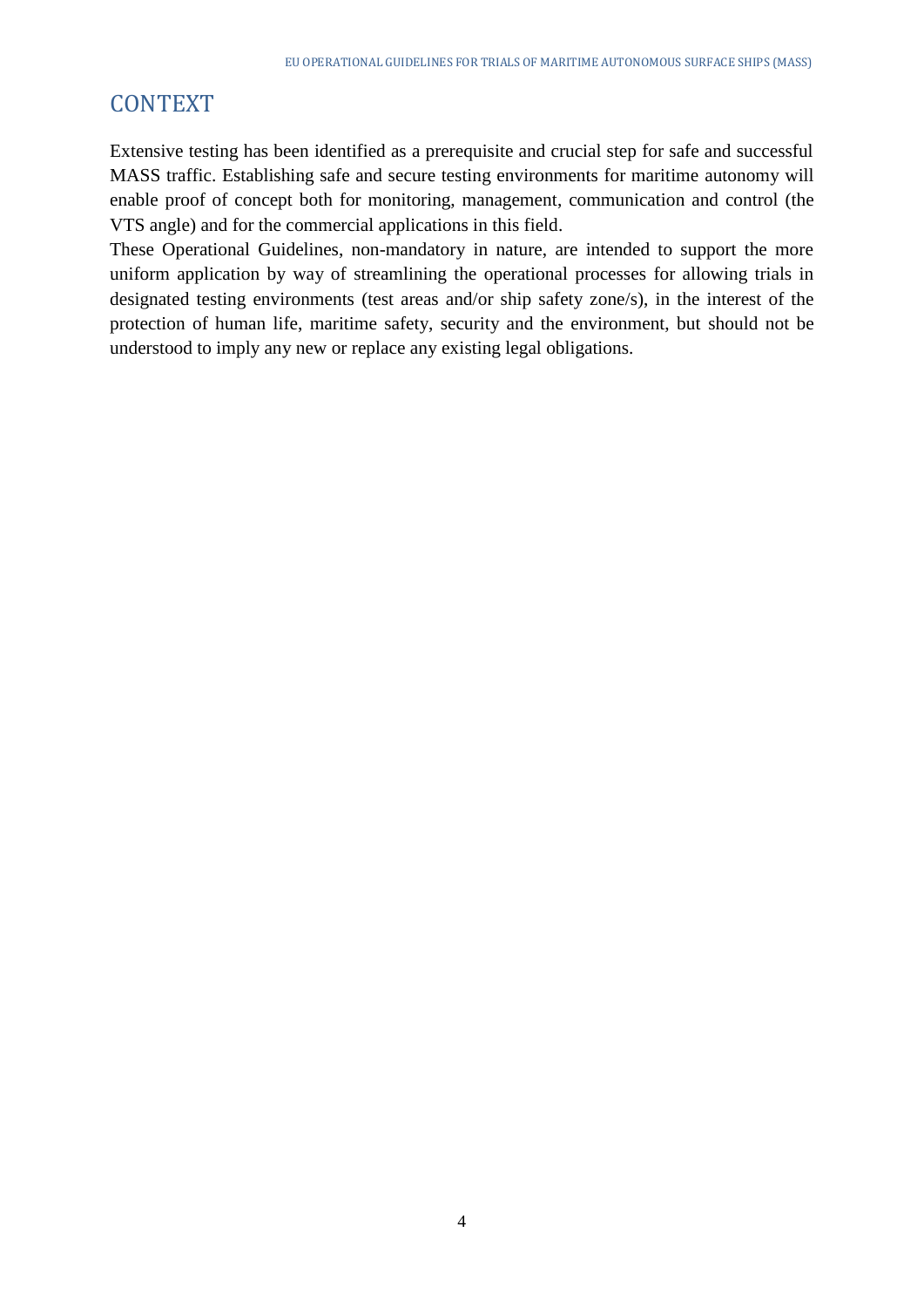## <span id="page-4-0"></span>1. AIM

The aim of these Operational Guidelines<sup>5</sup> is to provide assistance/guidance for relevant Administrations and the Applicant(s) that want to perform tests/trials on MASS systems (at full or reduced geometrical scale of the ship) in a safe, secure and environmentally friendly manner, also when conducted within specified monitoring areas such as VTS areas and SRS operational areas.

## <span id="page-4-1"></span>2. SCOPE AND APPLICATION

The guidelines take a goal-based approach, as far as possible, for the purpose of conducting trials in a manner that provides at least the same degree of safety, security, and protection of the environment as provided by the relevant IMO instruments and for taking the necessary steps in the overall process of establishing MASS trial/test areas; granting authorizations for trials of MASS systems in test areas; and, for performing such tests/trials.

These guidelines only concern surface trials.

## <span id="page-4-2"></span>3. OBJECTIVES

The main objective is to develop procedures to be used for designating test area(s) or a ship safety zone, when conducting trials of MASS-related systems and infrastructure.

These guidelines also address the risks and vulnerabilities inside and outside the determined area/zone by ensuring the safety of navigation and considering environmental interests and third party interests, as well as any monitoring and communication issues from the land side, including how (a future) VTS may have to interact with MASS in all conceivable situations.

As far as practicable, a risk-based approach and risk-assessment methodologies shall be used throughout the process to achieve the objectives.

## <span id="page-4-3"></span>4. TERMS AND DEFINITIONS

For the purpose of these Guidelines, the following terms and definitions should apply:

- *Relevant Administration* the organisation(s) (such as Competent Authority / National authority with responsibilities as flag, port and/or coastal State) responsible for designation of test area(s)/ship safety zone(s) and authorisations or approvals of trials within such areas or zones.
- *Applicant* is the relevant stakeholder(s) formally applying for the trial and assuming responsibility and liability for the trials and submitting all the necessary information to the relevant Administration.

<sup>1</sup> 5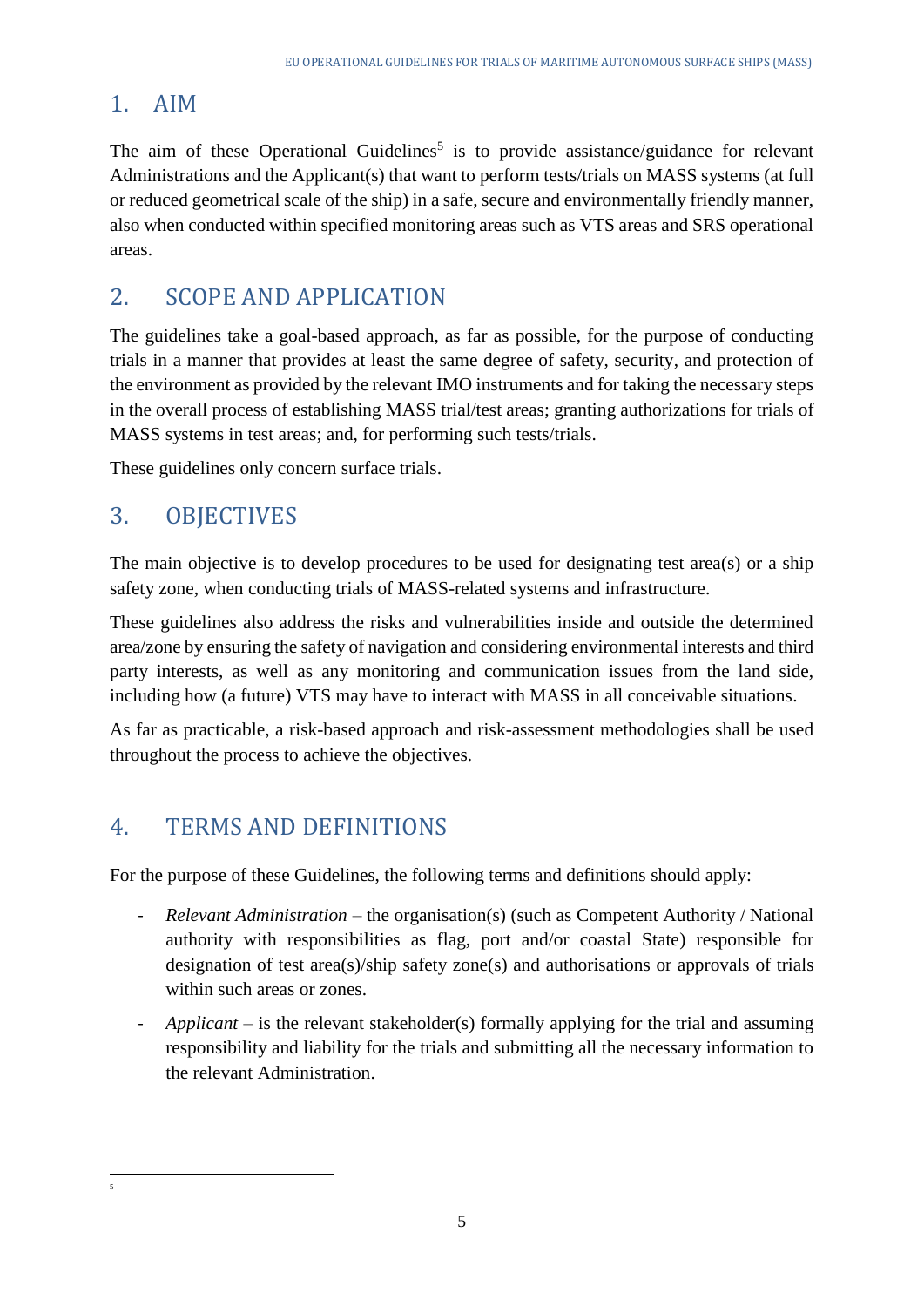- *Contact point* the person identified by the applicant who the relevant Administration (including VTS) can contact during all phases of the tests/trials, including during the course of the trials for emergency reasons.
- *Designated Test Area* area of sea or port identified for the purpose of safe tests/trials with MASS.
- *IMS* Integrated Maritime Services.
- *MASS –* Maritime Autonomous Surface Ship.
- *MRS –* Mandatory ship reporting system.
- *Relevant stakeholders –* e.g. shipowners/authorized representatives, operators, manufacturers, classification societies and other involved parties in the conduct of MASS tests/trials.
- *Risk assessment* the systematic application of risk issues concerning policies, procedures, and practices, as well as the tasks of analysing, evaluating, controlling, and communicating.
- *Ship Safety Zone* A zone around a vessel within which all other vessels should remain clear unless authorised. The size of the Ship Safety Zone may vary depending upon such factors as: the dimensions of the waterway; ship size; ship characteristics; cargo; and the degree of risk. The dimensions selected should be determined taking into account these details and a relevant risk assessment.
- *SRS –* Ship Reporting Systems
- *Test plan* the plan/program submitted by the applicant containing details for the tests/trials that will be conducted.
- *TDM –* Traffic Density Mapping.
- *Traffic density –* the density of maritime traffic in the designated test area.
- *Trial –* means an experiment or a test or a series of experiments or tests, conducted over a limited period, in order to evaluate alternative methods of performing specific functions or satisfying regulatory requirements.
- *UMIES/SSN –* The Union Maritime Information and Exchange System (SafeSeaNet)
- *VTS –* Vessel Traffic Service means a service designed to improve the safety and efficiency of vessel traffic and to protect the environment, which has the capability to interact with the traffic and to respond to traffic situations developing in the VTS area
- *VTS authority –* the authority with the responsibility including for the appropriate staffing, management, operation and co-ordination of the VTS, interaction with participating vessels and the safe and effective provision of the service.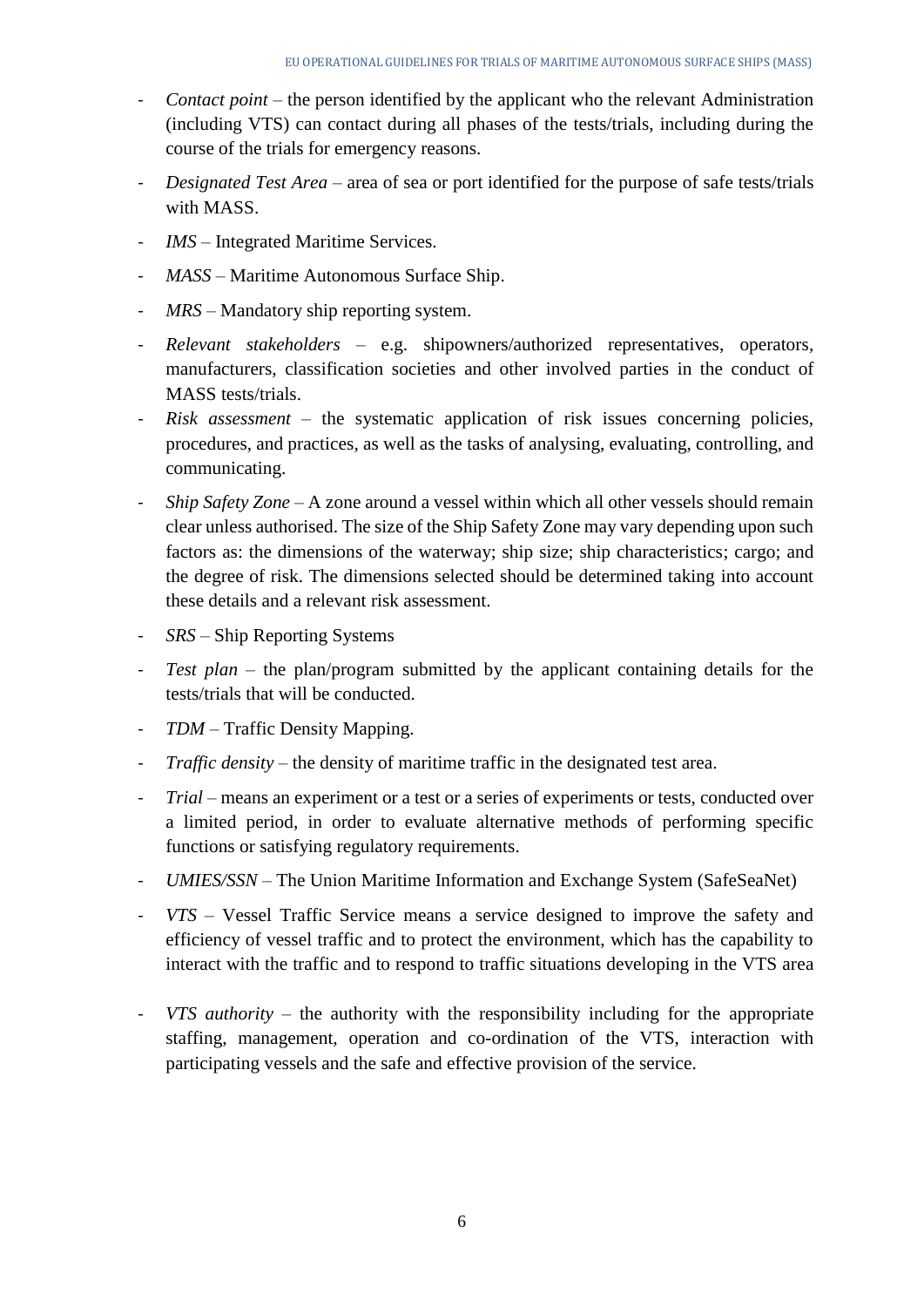## <span id="page-6-0"></span>5. ACTIONS TO BE CONSIDERED BY THE ADMINISTRATION(S)

## <span id="page-6-1"></span>5.1 Designated Test Area / Ship Safety Zone for MASS Trials

### <span id="page-6-2"></span>5.1.1 Objective

The objective is for the involved Administrations to designate a test area/ship safety zone suitable for effective tests/trials of MASS systems and sub-systems at full or reduced geometrical scale of the vessel in a safe, secure and environmentally friendly manner.

If the test area involves Administrations from more than one EU Member State, the States involved should cooperate and follow the same steps as set out below.

### <span id="page-6-3"></span>5.1.2 Characteristics and Requirements

Designated test area(s)/ship safety zone should be established on the basis of the needs of the applicant and other relevant stakeholders and following the positive completion of the risk assessment and the respective administrative procedures. The geographic area depends on the individual trials or test activities and should be selected and defined in order to reduce the unplanned encounter with other vessels.

Test areas may be established for unlimited duration or be set-up, *ad hoc* and within a specified timeframe, only for the purpose of specific tests/trials.

In establishing a designated test area for MASS trials and as part of the risk analysis, several issues need to be considered, such as, but not limited to:

- − possible geographical location of the test area,
- − type and density of 'conventional' maritime traffic in the proposed area,
- − purpose and type of tests/trials including the characteristics of the MASS/ship(s) to be used,
- − duration of tests/trials,
- − communications and shore-side infrastructure,
- − compliance with the intent of mandatory instruments for the ship, such as manning, equipment, Steering and Sailing Rules (e.g. COLREG) and reporting requirements (e.g. VTS, MRS).

Requirements and/or conditions for the transit of the MASS to the designated area should be taken into account.

Once established, designated MASS test area(s) may be used by other applicants, if so agreed by the Administration.

Information on established MASS test areas should be made available by the Administration.

### <span id="page-6-4"></span>5.1.3 Identification of the designated test area for MASS trials

The Administration intending to establish/designate a test area for MASS trial or a ship safety zone should consider the density/volume of traffic and the degree of risk within and in the vicinity of the possible test area or test zone. Areas with a low or medium traffic density should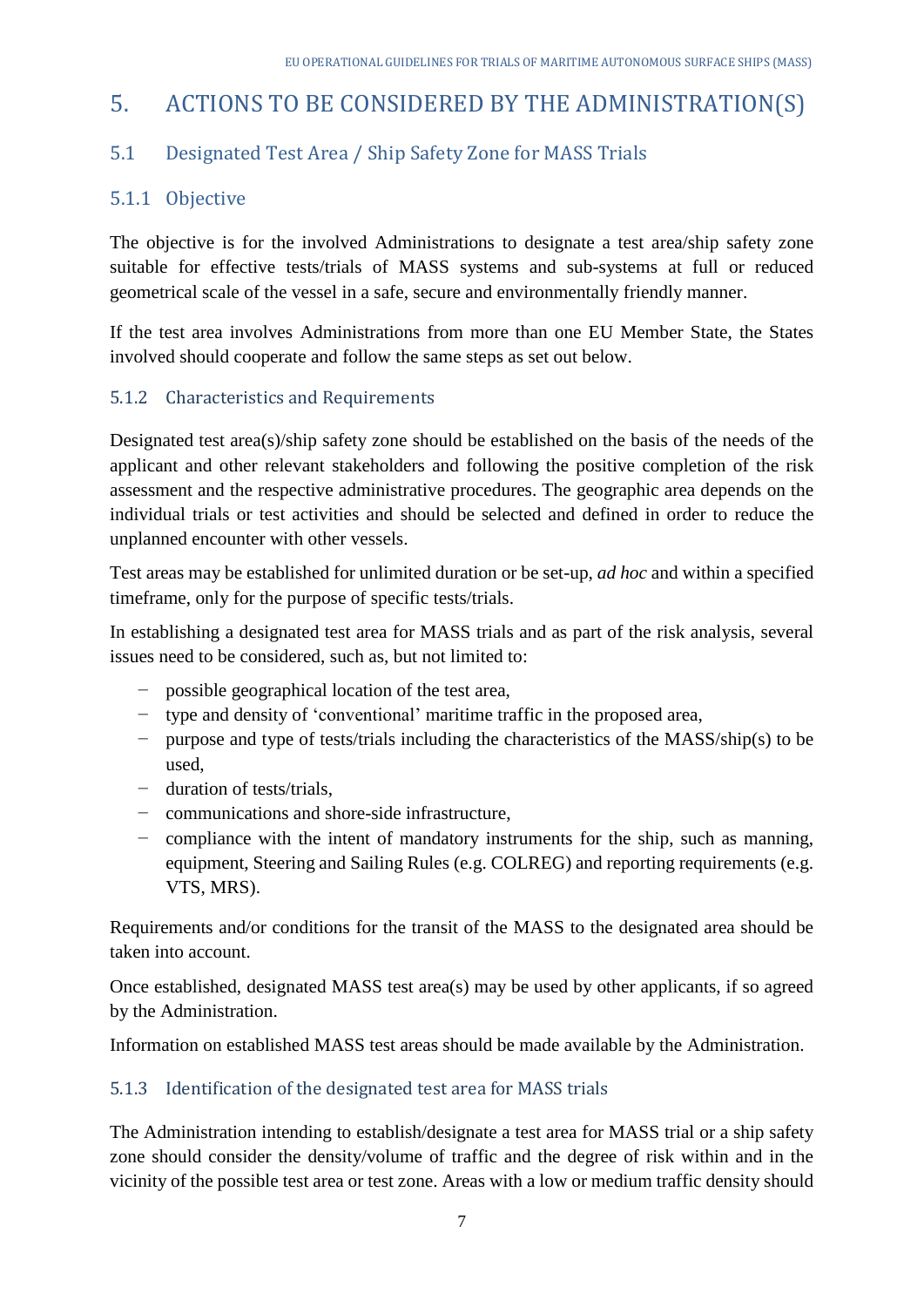be preferred at initial stages of trials. The geo-physical characteristics and other constraints should also be taken into account. Depending on the national organisation, local and/or regional authorities may need to be involved in the process. If the MASS trial is fully or partly within a VTS area, the relevant VTS authorities should participate in the process.

The criteria for a designated test area or ship safety zone for MASS trials are part of the risk assessment procedure and should take into consideration the tools available to support the identification of a suitable area (c.f. section 5.2).

The following elements should be considered for the purpose of the risk assessment, *inter alia*:

- geographical identification of the area; the geographical identification may need to be verified against national maritime spatial plans;
- indication whether the area is open or closed to other maritime traffic;
- determine the 'maritime picture' including the overall traffic flow (and its type) / areas of high-density traffic in and around the designated test area (c.f. section 5.2);
- availability of essential dynamic and static data;
- hydro-meteo, met-ocean conditions, charts and bathymetric data, fishing zones, environmentally sensitive areas;
- marking an area if inside/outside a VTS Area; there should be means to mark such an area, e.g. notice/s to mariners, marking with buoys and transmission of NAVTEX messages (as a minimum);
- availability of (electronic) communication infrastructure on shore (command centres and land-based systems) and on-board, including communication links, dedicated frequency channels and redundancy (satellite communication links, dedicated VHF radio channel, etc);
- identification of vulnerabilities in the ship-to-shore (and vice-versa) satellite communication interface i.e. with the control/command centre ;
- availability of monitoring/supervision infrastructure including radar, lidar, cameras etc.

Where available and if specified by the relevant stakeholder, video, radar, AIS or other recordings of the designated trial area may be made available to the applicant by the Administration for the purpose of the MASS trials (algorithms) during the preparatory phase. Availability of various services, necessary data and back-up solutions in the area should be identified, such as:

- Vessel traffic services (VTS);
- Search and rescue (SAR) services;
- Communications: VHF, Satellite communication (SAT COM), AIS, other communication means (i.e. MF/HF), terrestrial networks (3G/4G/5G);
- Navigational systems: position fixing, other shore-based tracking infrastructure (e.g. coastal radar), intelligent fairway, virtual aids to navigation (AtoN).

### <span id="page-7-0"></span>5.2 Digital maritime services and support tools hosted by EMSA

EMSA hosts and operates systems and services, with unlimited geographical coverage, that can support in the process of (a) identifying suitable areas for MASS tests/trials; and, (b) during the performance of tests/trials. This support, whether of a more permanent nature or ad hoc,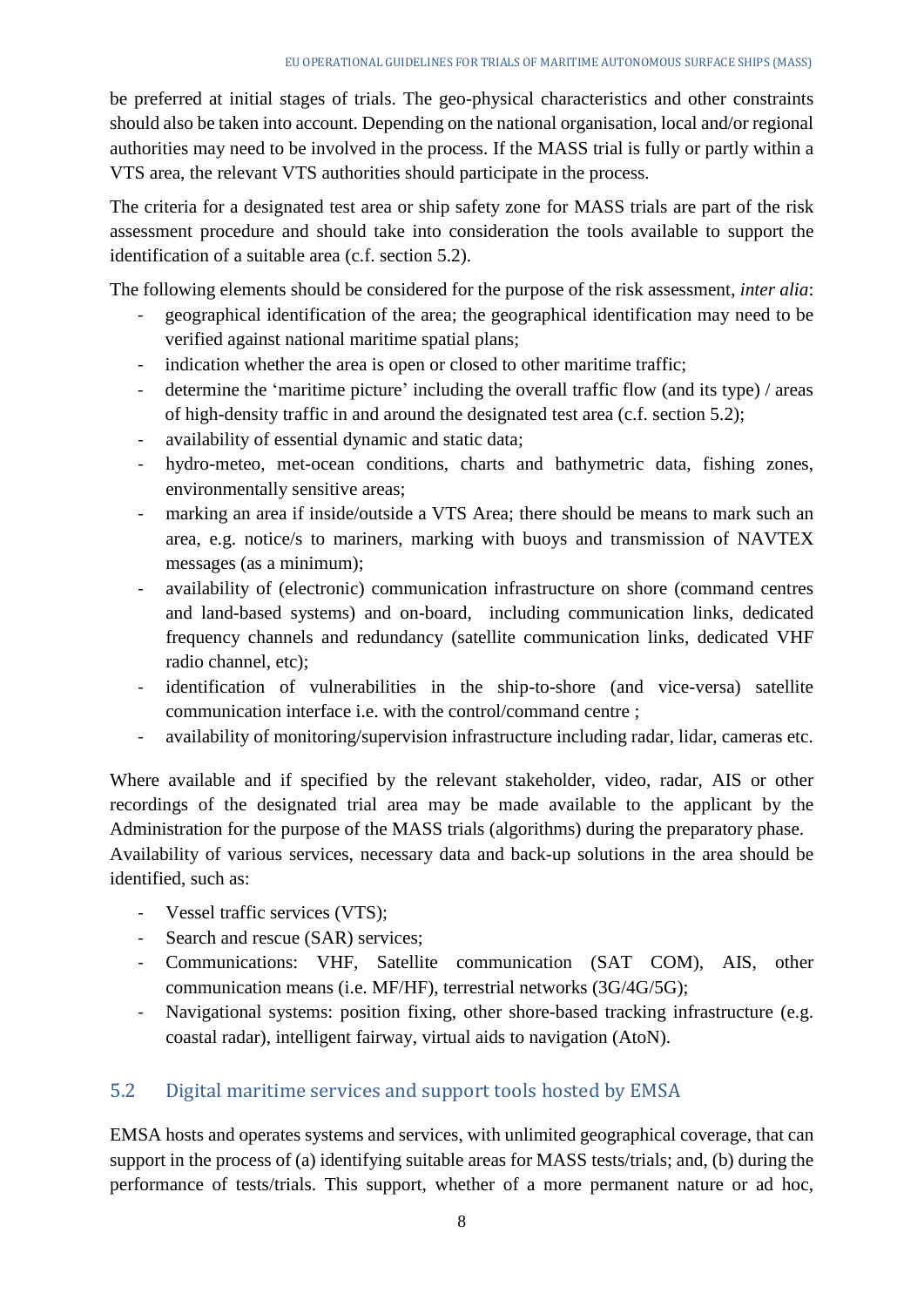includes in particular the integrated maritime services  $(IMS<sup>6</sup>)$  for (a) and (b); traffic density maps (TDM<sup>7</sup>) for (a); and, automated behaviour monitoring (ABM<sup>8</sup>) services for (b).

### *Integrated Maritime Services (IMS)*

The integrated maritime services of the Union Maritime Information and Exchange System allows Member States that so wish to make full use of the SafeSeaNet Ecosystem Graphical User Interface (SEG<sup>9</sup>) with information from terrestrial and satellite AIS, LRIT, VMS and access to meteorological and oceanographic data, as well as national vessel position data such as coastal radar and Administration's patrol assets.

IMS combines information from the various traffic and monitoring systems capable of supporting the related activities, inter alia, the identification and positioning of vessels (especially if outside T-AIS coverage), the collection of the information specific to the vessel (integrated ship profile), surveillance of traffic in close vicinity, including the detection and information of vessels close by or liable to assist, provision of earth observation satellite imagery, as well as access to relevant met-ocean information.

The SEG also includes the Traffic Density Mapping Service (TDM).

### *Traffic Density Maps (TDM)*

The use of Traffic Density Maps (TDM) is a simple and effective way of displaying vessel movement patterns, which contributes to a better understanding of maritime traffic. The existing SafeSeaNet Ecosystem Graphical User Interface (SEG) includes the TDM service accessible to entitled users.

The TDM service may provide support for establishing maritime traffic density for a relevant area to allow for the identification of possibly suitable trial areas with:

- (a) Less dense traffic;
- (b) More dense traffic at certain time periods; and/or,
- (c) Irregular density of traffic (e.g. due to adverse weather, like ice).

These EMSA hosted services, together with local knowledge and information (e.g. VTS centres, SAR stations) as well as possible infrastructure requirements, are key elements in a first identification of a suitable designated sea area for MASS trials.

Such a suitable area may also, depending on the types of trials, as well as on the risk assessment outcome, be in a more dense traffic area.

#### *Automated Behaviour Monitoring (ABM)*

<sup>1</sup> <sup>6</sup> <http://www.emsa.europa.eu/operations/maritime-monitoring.html>

<sup>7</sup> <http://www.emsa.europa.eu/related-projects/tdms.html>

<sup>8</sup> <http://www.emsa.europa.eu/combined-maritime-data-menu/abm.html>

<sup>9</sup> <http://www.emsa.europa.eu/ecosystem.html>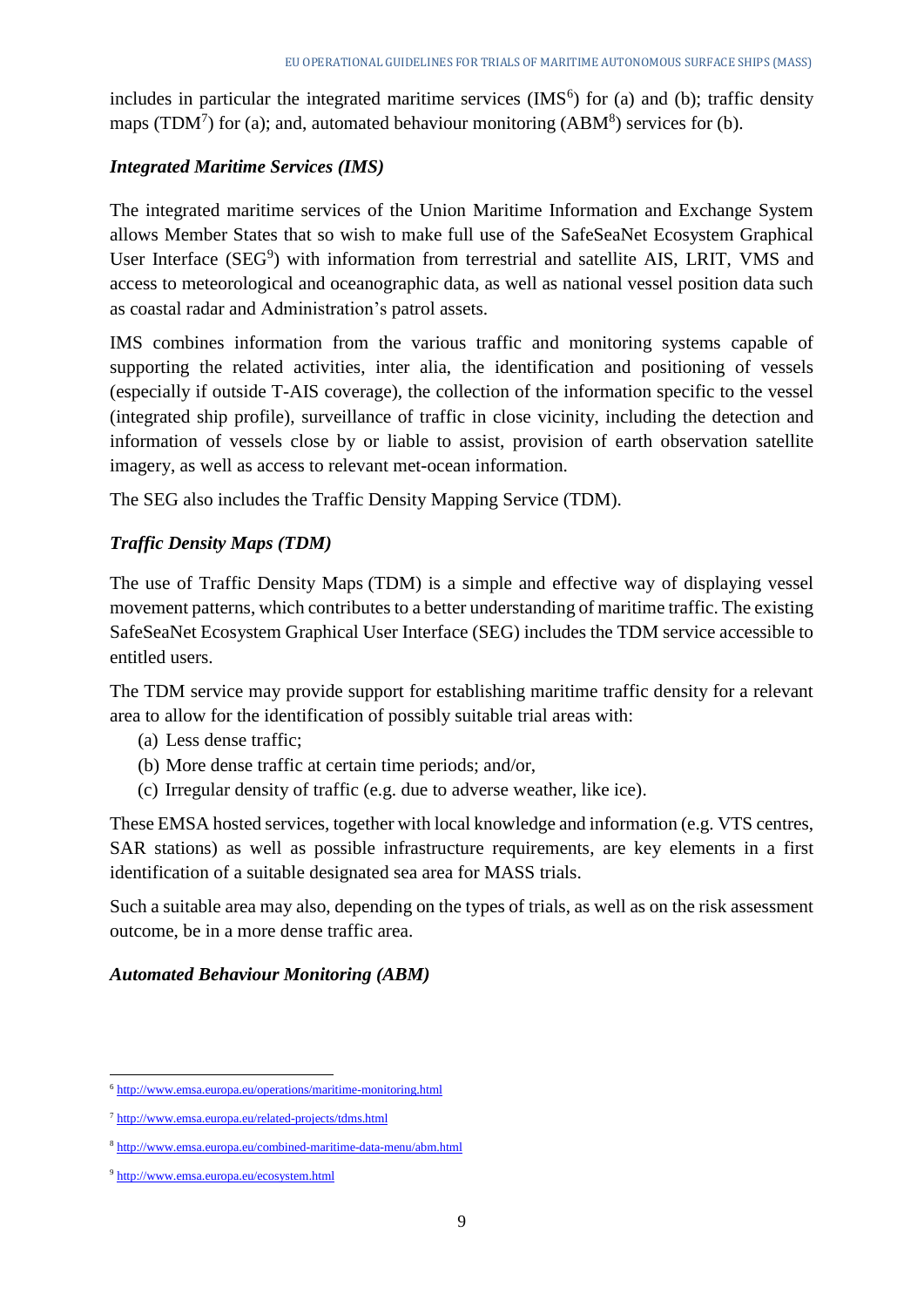ABMs are Integrated Maritime Services (IMS) tools analysing position reports for the detection and alerting on specific ships' behaviours.

They are in use in various operational contexts, such as safety of marine traffic, coastal protection, environmental protection, fisheries control, border control, and security.

Patterns, such as a vessel entering an area of interest like a MASS trial area, encounters at sea, approach to shore, deviation from the usual (planned or reported) route, are detected and operators will be automatically alerted in real time via email or through the graphical user interface. There is also possibility to integrate these alerts in the national or local system by connecting via system to system interface.

In the context of MASS trials in trial areas, the purpose would be that such a trial area is 'marked' and an alert goes off should any other vessel enter/sail into the area or, should the MASS leave/sail out from the trial area the same would happen. This would support a higher level of monitoring and better ensure maritime safety even if the trial area is outside a VTS control.

#### *Ship safety zone - ABM*

Depending on the type of trial/s the ship safety zone ABM service may also be used (or a combination with an ABM for a test/trial area) for supporting/facilitating the authorities responsible for monitoring. This could become necessary for trials where the risk assessment outcome is a low risk e.g. an otherwise fully compliant vessel is doing some equipment/sensor trials.

It would work in a way that a movable safety zone (or 'bubble') could be virtually created around a vessel e.g. a MASS that would indicate a 'keep out area' around it (same as ABM for a restricted test/trial area but now for the vessel). This may also be a possible way of providing monitoring for more advance stage MASS trials in more dense traffic conditions.

### <span id="page-9-0"></span>5.3 Limitations

The Administration may prescribe specific limitations/recommendations in relation to the designated sea area, type of MASS/ships, duration of trials and type of trials planned as appropriate. Limitations can concern factors/features such as:

- the ship itself, its behaviour and manning,
- attendance of a guard vessel,
- degree of autonomy,
- number of trial/s in parallel,
- test/trials during the night, during poor visibility whether by day or night,
- seasonal specificities (e.g. adverse conditions),
- type of communication, appropriate level of connectivity, capacity, latency, reliability and redundancy (for the safe conduct of the trial based on degree of autonomy),
- operational environment (coastal, port or open sea area) of the trial are to be provided, and,
- any other specific feature.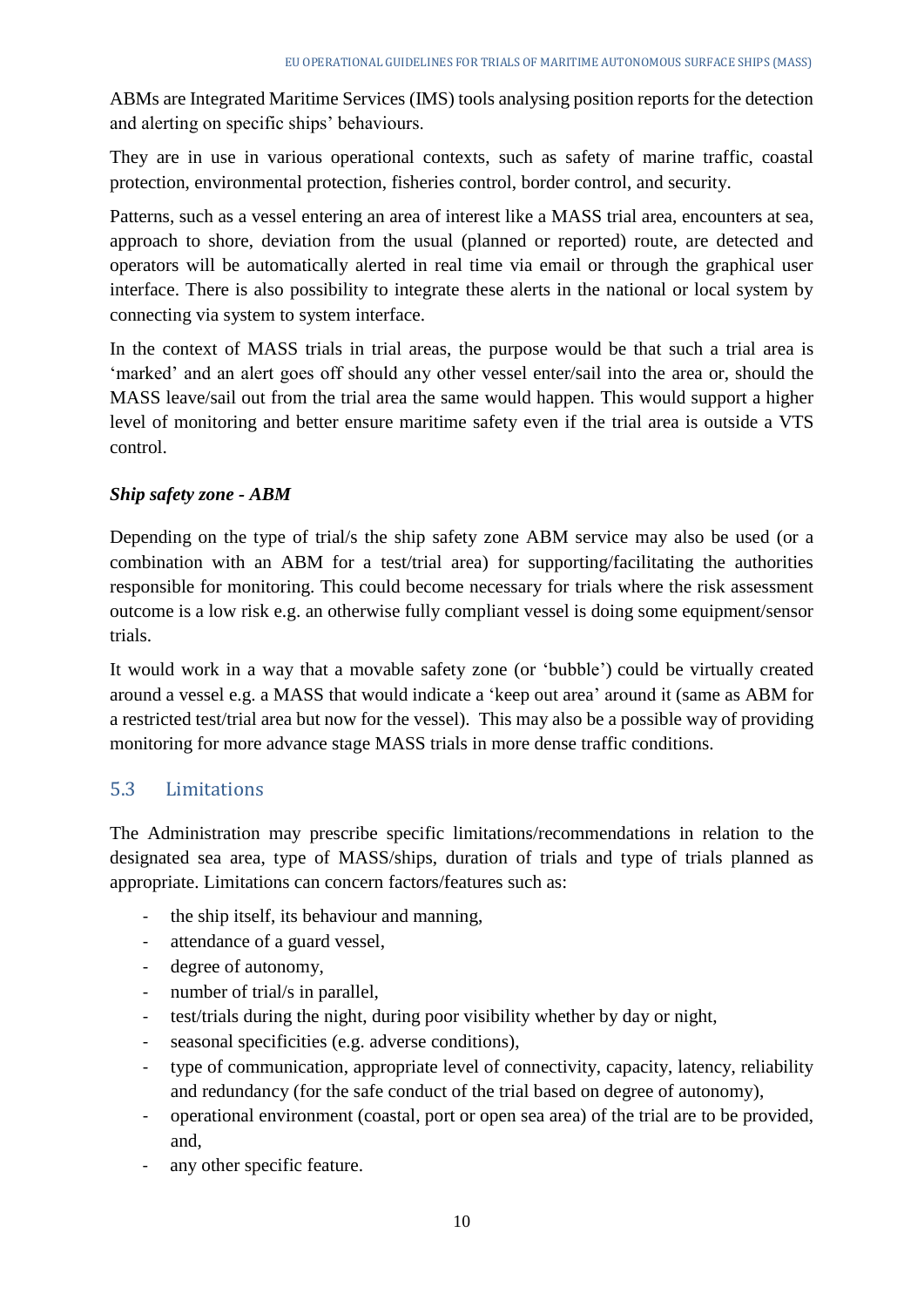In all cases, the Administrations should consider the risk assessment outcome, which may identify other limitations in relation to the specific MASS tests/trials program. Depending on level of autonomy and trials being carried out – initially, especially for navigation tests, including collision avoidance tests e.g. COLREGs tests, an area solely dedicated to the trials (if an area is established within a VTS Area, an area with low traffic density should preferably be selected) to mitigate risks should be considered. As technology evolves and the legal framework is established, areas with increased (conventional maritime) traffic may be considered.

Any such limitations should be clearly specified in the authorization granted by the Administration.

### <span id="page-10-0"></span>5.4 Administrative procedure/s for authorising tests/trials

The Administration should have in place, based on this guidance, a procedure containing all the necessary steps to file an application, for carrying out tests/trials on MASS systems at sea.

The Administration should, as far as practicable, apply a "single point of entry" for the applicant to file its application.

The Administration should:

- verify that the applicant has filed all the necessary information, including the risk assessment;
- evaluate the risk assessment presented by the applicant;
- if necessary perform a physical inspection prior to the trial;
- on that basis and if positive, grant the authorisation for tests/trials, including in a designated sea area. Any limitations should be clearly specified in the authorisation granted by the Administration.

### <span id="page-10-1"></span>5.5 Management, monitoring, communication and control - operations

### <span id="page-10-2"></span>5.5.1 Objectives

The objective is to perform trials in a safe, secure and environmentally friendly manner by using the tools available to the Administration and to the applicant in an efficient and effective way.

### <span id="page-10-3"></span>5.5.2 Performance Requirements

One person responsible for the entire duration of the trial should be identified (on board - if the ship is manned it may be the Master). The responsible person should evaluate when, if and how the trial may take place within the limitations established by the Administration and the conditions of the risk assessments.

The Administration should under no circumstance take over the command of the ship (MASS) under test/trial. A clear and accessible chain of command and control of the vessel before, during and after the trials, including one contact point, should be established. A plan including measures for emergency situations should be defined for each specific test or test plan.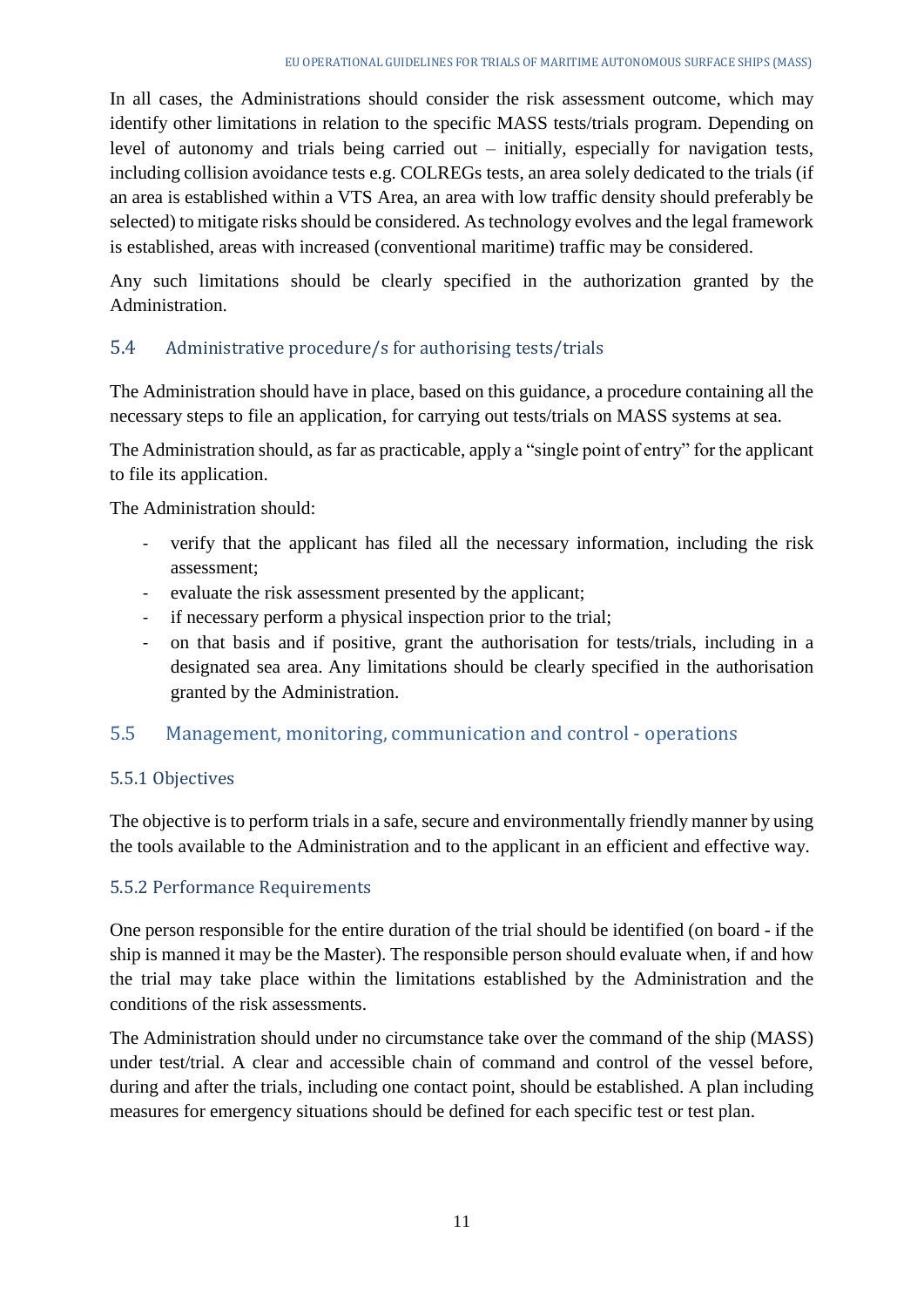In situations where there is imminent risk to the safety of navigation, to the marine environment and to human life or property, the Administration must take the necessary steps to demand the immediate termination or suspension of the trial to the (applicant) Contact Point.

A plan may cover trials for various technologies and for different scopes such as navigation tests, obstacle/collision avoidance, mooring trials, manoeuvrability in open waters or close to a coastline, communications trials, sensor trials etc.

### <span id="page-11-0"></span>5.5.3 Operational requirements for VTS in MASS trials

#### **For the VTS function:**

While the applicant has the uninterrupted responsibility for the trial, the VTS should be actively involved in all stages of the trial process, depending on the case from application stage to the debriefing meeting. VTS should be provided with relevant data relating to MASS and the typology of trials that are planned to be carried out. VTS, depending on the risk assessment and type of trials, should have the ability to:

- Communicate directly with other 'conventional' traffic that may be affected by the trials;
- Supervise the trials;
- Promulgate any information related to the trial/s within the VTS area to 'conventional' vessels that may be affected by the trial (information, warnings, instructions, etc.);
- Order the responsible to stop the MASS from carrying out the trial/s if need arises.

VTS should further have the ability to:

- Verify that MASS is able to interact with VTS;
- Maintain direct-link communication with MASS, shore-based control operator, contact point responsible and all other parties within the VTS area directly/indirectly affected by running of the trial;
- If the test area is established in a VTS area or the MASS using a ship safety zone is operating in a VTS area, the VTS personnel should have the required level of qualification and receive appropriate specialized instruction<sup>10</sup>.

#### **For the systems:**

**.** 

- AIS messages:
- VHF as specified by Appendix 18 of the ITU Radio Regulations;
- Satellite communications i.e. as determined by the MASS command centre;
- Mobile phone number is provided;
- Depending on the GMDSS Sea Area in relation to the designated sea area as well as type of test/trial, different equipment may be required on-board (e.g. DSC, Satellite communication equipment, MF, EPIRB, etc.) as appropriate $^{11}$ .

Referring to the five existing associated IALA model courses (V103/1 to V103/5 included in the IMO MSC.1/Circ.1065/Rev.1 "IALA Standards for training and certification of Vessel Traffic Service (VTS) personnel" and any other relevant training for the VTS personnel that could ensure that MASS trials are being conducted in a safe and secure way within a VTS area.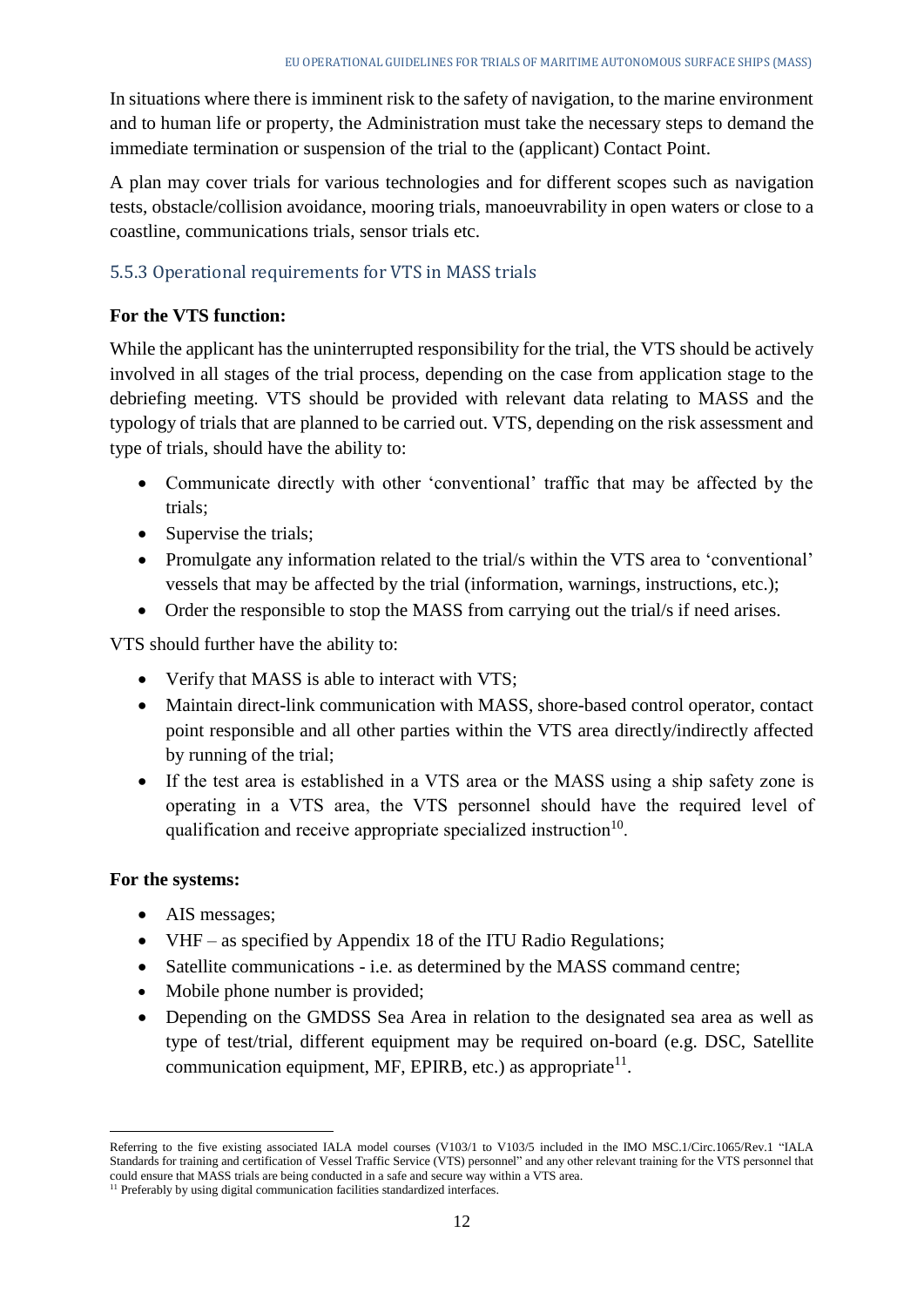### <span id="page-12-0"></span>5.6 Responsibilities before and during test/trials

The Administration should inform the applicant about the designated test area or safety zone around the ship for MASS trials, the application process and make available any characteristics for ensuring safe, secure, and environmentally friendly test/trials to all relevant stakeholders.

The Administration retains the authority to intervene in emergency situations (responsibility of Coastal State) in particular to demand stopping the trials, or to make changes to the test program, by using the (one) Contact point as provided by the Applicant. This is particularly important when the trials are being conducted within a VTS area or a MRS operational area.

The Administration should verify that all the preparatory work prior to the trials has been conducted as required.

The Administration may:

- take the opportunity, using the occasion of MASS trials at sea, to explore future operational and technical capabilities of its own systems and communication channels involved in the assessment of the technology used for safety purposes by the relevant stakeholder during MASS trials;
- allow representatives of the Administration to be present during the trials and to gather data on the behaviour of MASS in order to develop policies for future MASS operations and to harmonize such policies internationally, while ensuring that the impact is kept minimal on other vessels in or nearby the designated test area; and
- allow test area(s) to be used by any flag under the same procedures, unless the Administration has specified such limitations.

## <span id="page-12-1"></span>6. ACTIONS TO BE CONSIDERED BY THE APPLICANT

The Applicant should establish a clear and accessible chain of command and control, in particular for intervention in emergency situations of the MASS before, during and after the trials.

The Applicant shall cooperate fully with the Administration(s).

It is critically important for Administrations to have all and accurate information in a timely manner, as this will assist in making the assessment leading to correct decisions.

It is therefore imperative that commercial interests do not prevent the Administration from having access to all relevant and accurate data or from taking the required decisions to safeguard safety of navigation, the environment, life and property.

When filing a request for MASS trials at sea the Applicant<sup>12</sup> shall submit a risk assessment (see Annex II) including, but not limited to, type of trials to be conducted, associated risk, risk level including mitigating actions, test plan, scope, duration, repetitions, MASS and other assets involved. Where third party verification of the risk assessment is needed, the process and third party verifier should be mutually agreed between the applicant and the Administration.

<sup>1</sup>  $12$  If the Applicant is part of a consortium (e.g. industry or academy), the request should be submitted by the consortium leader.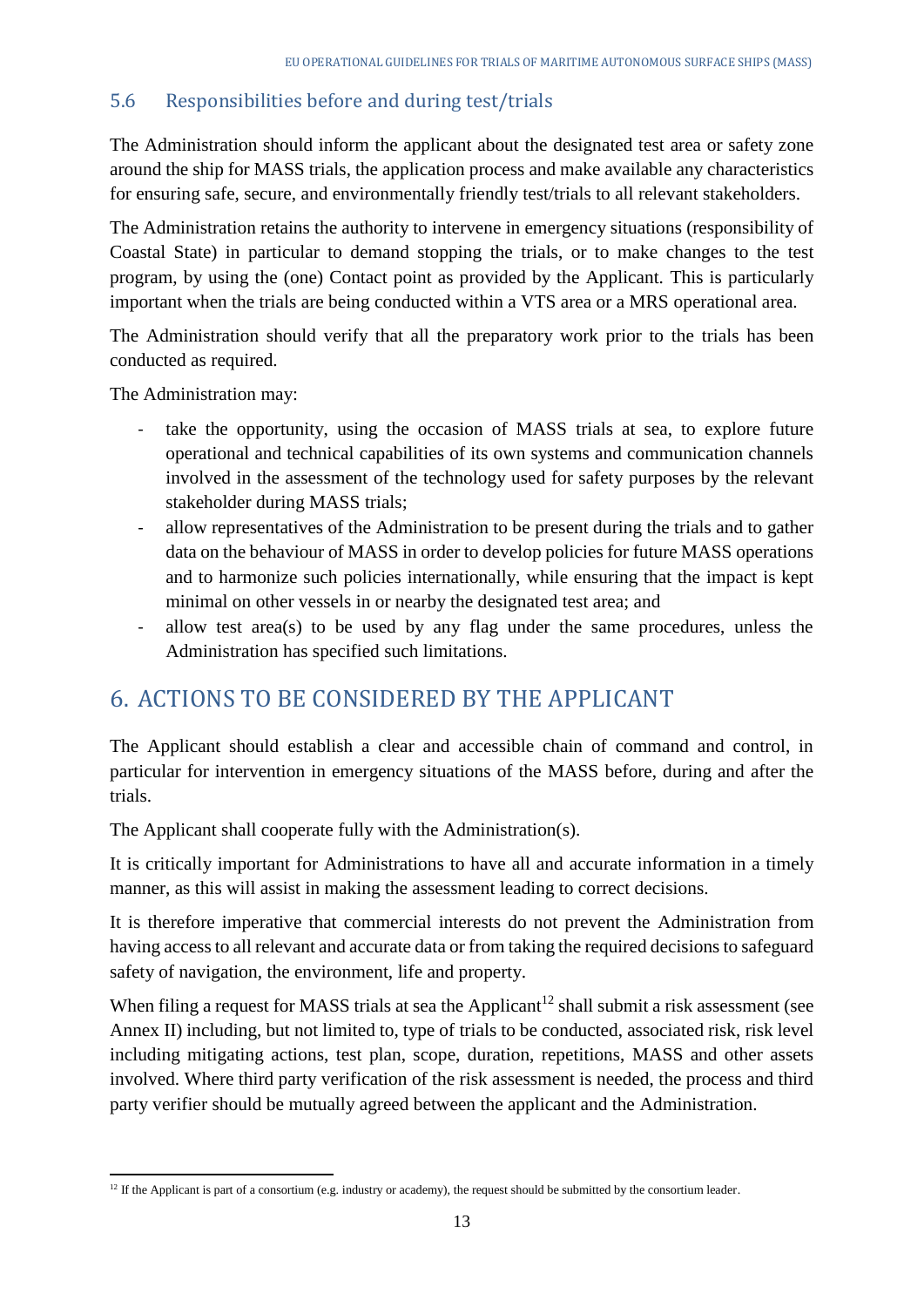The Applicant should, *inter alia*:

**.** 

- provide the levels of automation/autonomy of the MASS<sup>13</sup>; list the functions 'normally' done by crew to be replaced by technology under the trial.
- provide a description of the type of technologies intended to be used for communication, control and automation;
- specify if the trial is carried out in its own line of sight or beyond the line of sight from the control and command position;
- provide the line of command for the vessel/s carrying out the trials;
- specify how the communication and control is maintained with the MASS, also specifying the location of the Contact point and of the Operator, as well as of the officer on watch;
- ensure that any personnel involved in MASS trials, whether remote or on-board, should be appropriately qualified and experienced to safely conduct MASS trials;
- provide effective emergency plans describing the measures put in place to ensure redundancy and/or in providing mitigating measures, e.g. in case of communication or control link break down, in the event of adverse external environmental conditions in the trial area (deterioration of weather conditions, and/or the system being suitable in daytime only etc.), to minimize risks and reduce the impact of any foreseeable incidents or failure during the MASS trial.
- provide a cyber risk management plan (in place) where the applicant should demonstrate that the systems being tested provide for an adequate level of cyber-security with measures in place to prevent and counter cyber-attacks, ensuring continuity of the planned operation(s);
- lay-out the trial time schedule with date(s) and time(s) when the tests/trials will begin and end and if there are any specific intervals when no tests/trials will be conducted;
- arrange proof of insurance coverage, adequate or specific third-party liability insurance cover or equivalent financial guarantee (Directive 2009/20/EC on the Insurance of shipowners for Maritime Claims);
- provide a Marine Salvage plan, specifying the process of rescuing, repairing and re-floating the MASS, and crew (if manned) and other properties from unforeseen imminent peril.

If the ship carrying out the trial is remotely controlled, the Applicant should also specify how to maintain control of the ship and how the roles and responsibilities between the ship and the on-shore control centre during the trials are established and exercised. This includes the need to make available in the area, during the trial, a support/tender vessel capable of intervening and abortion of operations, in the event of total loss of the control during the trials.

In all cases, the Applicant should make one contact point available and reachable at all times during the trials, having the authority to suspend/abort the trials.

<sup>&</sup>lt;sup>13</sup> For the time being the levels that are normally used are those of the IMO RSE. Other levels may be used, but should then be described in detail. Levels may need to be updated and aligned once definitions have been decided.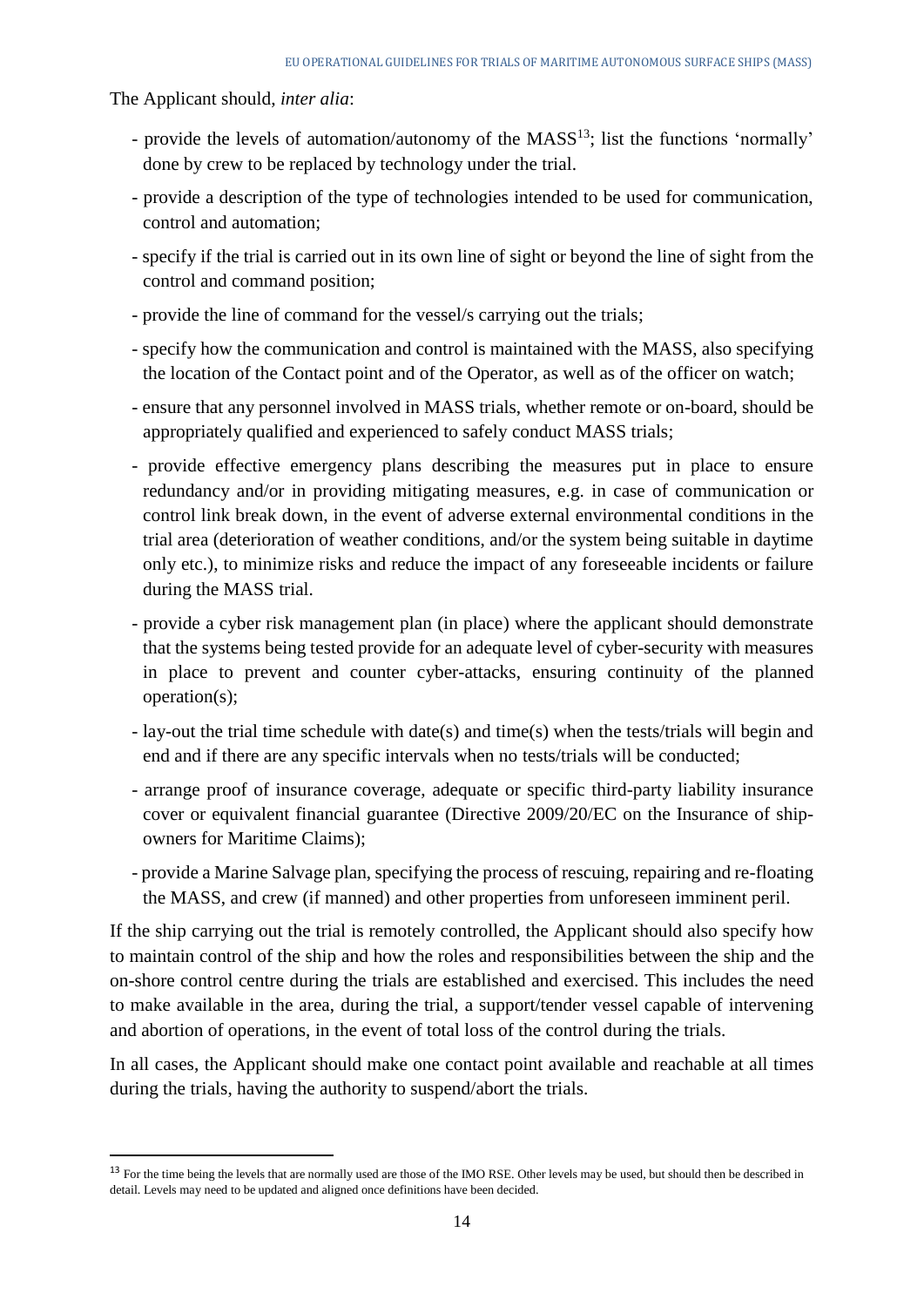#### <span id="page-14-0"></span>6.1 MASS – the Ship

#### <span id="page-14-1"></span>6.1.1 Objectives

Compliance with the intent of mandatory instruments should be ensured as stipulated in MSC Circ.1604, paragraph 2.2.1 and 2.2.2 and supported by the relevant risk assessment.

The Applicant should demonstrate the ability to maintain meaningful human control at all times during the tests/trials, and have the ability to abort the tests/trials, as well as ensuring consistency with the results of the risk assessment.

#### <span id="page-14-2"></span>6.1.2 Characteristics and Requirements

Main characteristics of the ship under test/trial should be specified by the applicant, including the applicable level of automation/ autonomy of the MASS and/or provision of remote control for the ship.

Type of equipment installed, as well as ship particulars, such as speed, propulsion system, signalling lights, on-board sensor systems (sensor monitoring and sensor networks), anticollision software, control algorithms, object recognition, etc., should conform with best practice and applicable standards, be specified in the application form and considered in the risk-assessment.

The Applicant must, in accordance with requirements of the Administration and taking into account section 6.1.1, submit valid certificates related to the ship in operation that fall within national legislation and/or under international conventions and instruments.

Information should be made available to allow the flag administration to issue, where necessary, any equivalence and/or exemptions and/or permit to operate during the trials including the size of the ship safety zone. Authorisation should also be obtained from the coastal State and/or port State authority where the trial will be conducted. Parties should endeavour to cooperate ensuring the overall objectives of these guidelines

The ship(s) or the Administration may require the establishment of a ship safety zone around it/them (as per IALA Guideline 1070 - VTS role in managing restricted or limited access areas) when underway and/or during tests/trials. This should be taken into account in the description of the risk assessment by the Applicant especially when undertaking tests/trials among conventional traffic (mixed traffic).

Additional safeguards may need to be in place to ensure the system's integrity throughout the various levels of automation/autonomy.

The 'operators' appointed by the applicant guiding and/or supervising the specific MASS trials/tests, no matter if they are on shore or aboard, should have the certifications required by national/international regulation for the ship in question.

The Applicant for the MASS under test should be able to:

- demonstrate how an equal level of safety to its 'conventional counterparts' and in relation to the applicable instruments or Conventions can be achieved.
- bear additional marking, lights and daylight shapes as applicable;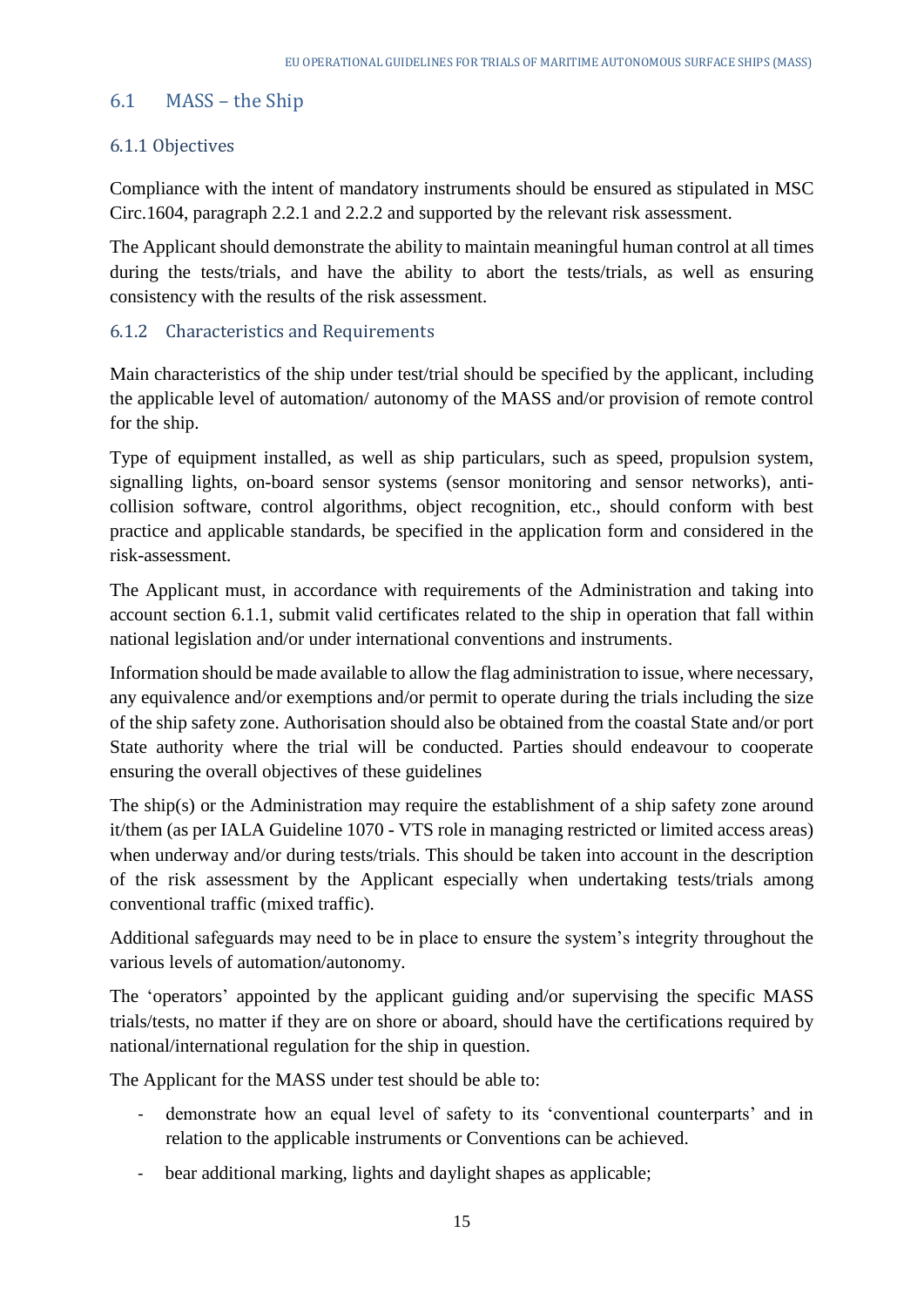- provide information to other maritime traffic by using the appropriate nautical publications, as well as AIS, VHF, NAVTEX, others as applicable.

The Applicant should verify the VTS awareness $^{14}$ .

If a MASS intends to navigate both outside and within VTS areas, as the case may be, it must be able to communicate and operate as all other vessels according to the international radio regulations, including communication with the VTS centre (by using the VHF working channels). If the trial is conducted for an unmanned vessel, communications have to be done indirectly from the MASS control centre using the appropriate VHF channels (and possibly with a radio repeater installed on the MASS to reflect reality).

### <span id="page-15-0"></span>6.3 Responsibilities during tests/trials

**.** 

The applicant shall carry out trials efficiently without risking the safety of maritime traffic or any possible adverse effect on the environment.

The applicant should provide a valid insurance certificate<sup>15</sup> (P&I and H&M, as applicable) or equivalent financial guarantee.

The Applicant shall provide a procedure for the management of emergency situations specifying how the trials can be aborted at any time and to gain, at the same time, full control of the vessel (by stopping it, or controlling its course and speed).

The Applicant should also have a pollution response plan in place to address any pollution incident or loss of the vessel, including means of salvaging the vessel (such as tugs), deal with any emergency situation or recovery of a wreck. A specific procedure on this issue should be put into place before the start of trials, and be included in the emergency plan and agreed upon by the Administration.

The applicant should have the ability of performing visual and audio recordings (CCTV, Radar, AIS, VHF, Satcom, etc) to collect information that can be evaluated (*c.f.* chapter 7).

## <span id="page-15-1"></span>7. REPORTING REQUIREMENTS AND INFORMATION SHARING

The test plan should include meetings between the applicant, other relevant stakeholders and the Administration as deemed appropriate.

Test reports and relevant documents, without prejudice to commercial sensitive information, should be made available to the Administration for the purpose of evaluating and assessing the results in view of future use of the area, and in view of developing policy for MASS operation.

The following documents should be used as guidance for reporting on MASS trials:

- IMO MSC.1/Circ.1494 Guidelines on harmonization of testbed reporting; and
- IALA Guideline 1107 "*PLANNING AND REPORTING OF e‐NAVIGATION TESTBEDS*" (Harmonisation and Reporting of Testbed Results (Chapter 5)).

<sup>&</sup>lt;sup>14</sup> IALA Guideline G1149 on VTS training for deck officers [A new recommendation to this guideline will be finalised at VTS49 which will be named: IALA Recommendation (Rxxxx – number to be assigned) - Marine Aids to Navigation awareness for mariners.]

<sup>&</sup>lt;sup>15</sup> it may be a temporary such but should then cover from starting point to end point, e.g. certificate of insurance or other financial security in respect of civil liability for oil pollution damage (SOLAS Annex 1).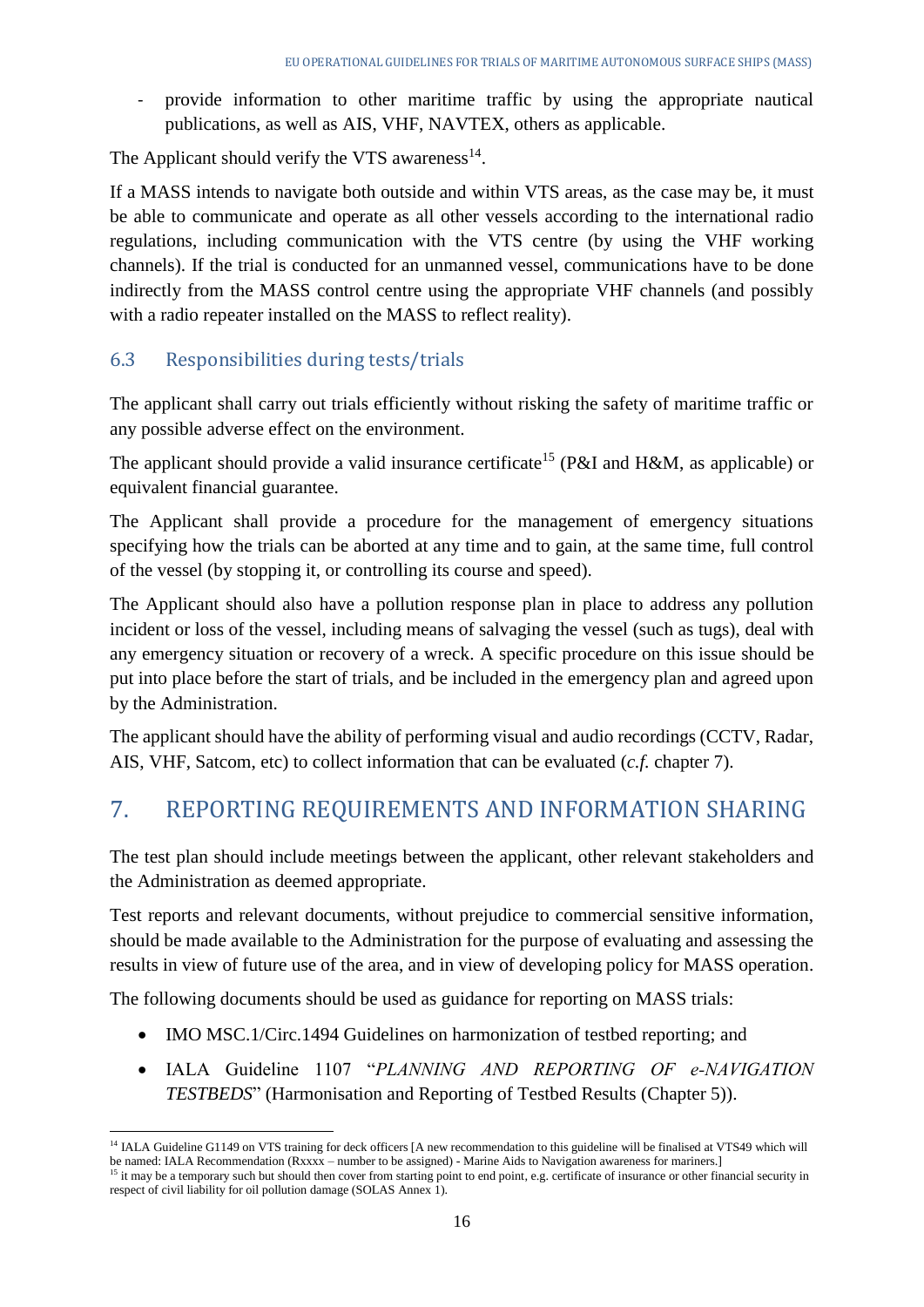A final report containing conclusions and an assessment of the trials conducted should be shared with / submitted to the Administration. The final report should contain information such as how the trials met the intended trial objective(s); and may contain statistics regarding sailed time and distance (nautical miles); description of manoeuvres including a description of the circumstances when human intervention was necessary to bring the vessels back to safety; the trial plan, general characteristics of the assets involved, and, degree of autonomy in relation to the specific tasks, etc.

Relevant parts of the reporting on the trial(s) conducted may also be shared with other interested parties, subject to the consent of the applicant that performed the trial.

All stakeholders involved in trials are encouraged to share relevant dynamic and static data for machine-to-machine communications during the trial, without compromising business secrets, to enable safe, secure and environmental-friendly trials.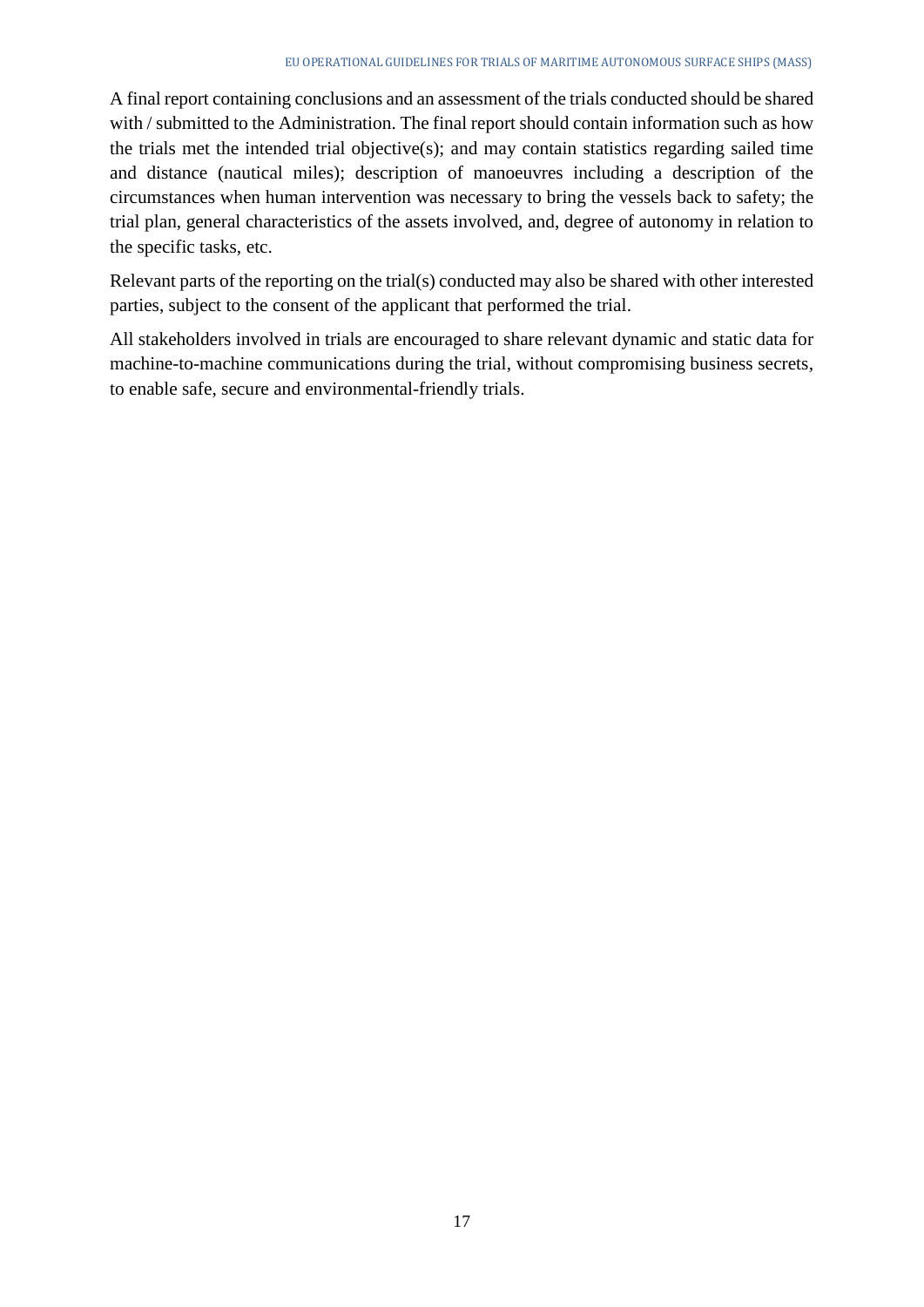## <span id="page-17-0"></span>8. BACKGROUND DOCUMENTS

- [1] MSC Circ.1604
- [2] MSC 99/INF.13 submitted by Finland: Establishing international test area "Jaakonmeri" for autonomous vessels;
- [3] MSC 100/5/2 submitted by Norway: Interim guidelines for MASS trials;
- [4] Maritime Autonomous Surface Ships: UK Industry Conduct Principles and Code of Practice (2018):
- [5] Discussions at INAS Test Area Workshop, Busan, 2018;
- [6] published reports from the High Level Steering Group for Governance of the Digital Maritime System and Services Ad hoc Expert Sub-group MASS,
- [7] EU PoR Operational Guidelines;
- [8] REF MSC-MEPC.2/Circ.12/Rev.2
- [9] IALA Guideline No. 1070 VTS role in managing Restricted or Limited Access Areas
- [10] IMO MSC.1/Circ.1494 Guidelines on harmonization of testbed reporting
- [11] IALA Guideline 1107 PLANNING AND REPORTING OF e‐NAVIGATION **TESTBEDS**
- [12] Standards for relevant maritime software
	- EN IEC 63154:2020 (Draft)

- Industry Standard on Software Maintenance of Shipboard Equipment (Version 1.0) produced by the CIRM/BIMCO Joint Working Group

- relevant generic ISO/EN/CEN/CENLEC standards for development and testing of OT system software

- [13] Directive 2009/20/EC on the Insurance of ship-owners for Maritime Claims
- [14] IALA Guideline G1149 VTS training for deck officers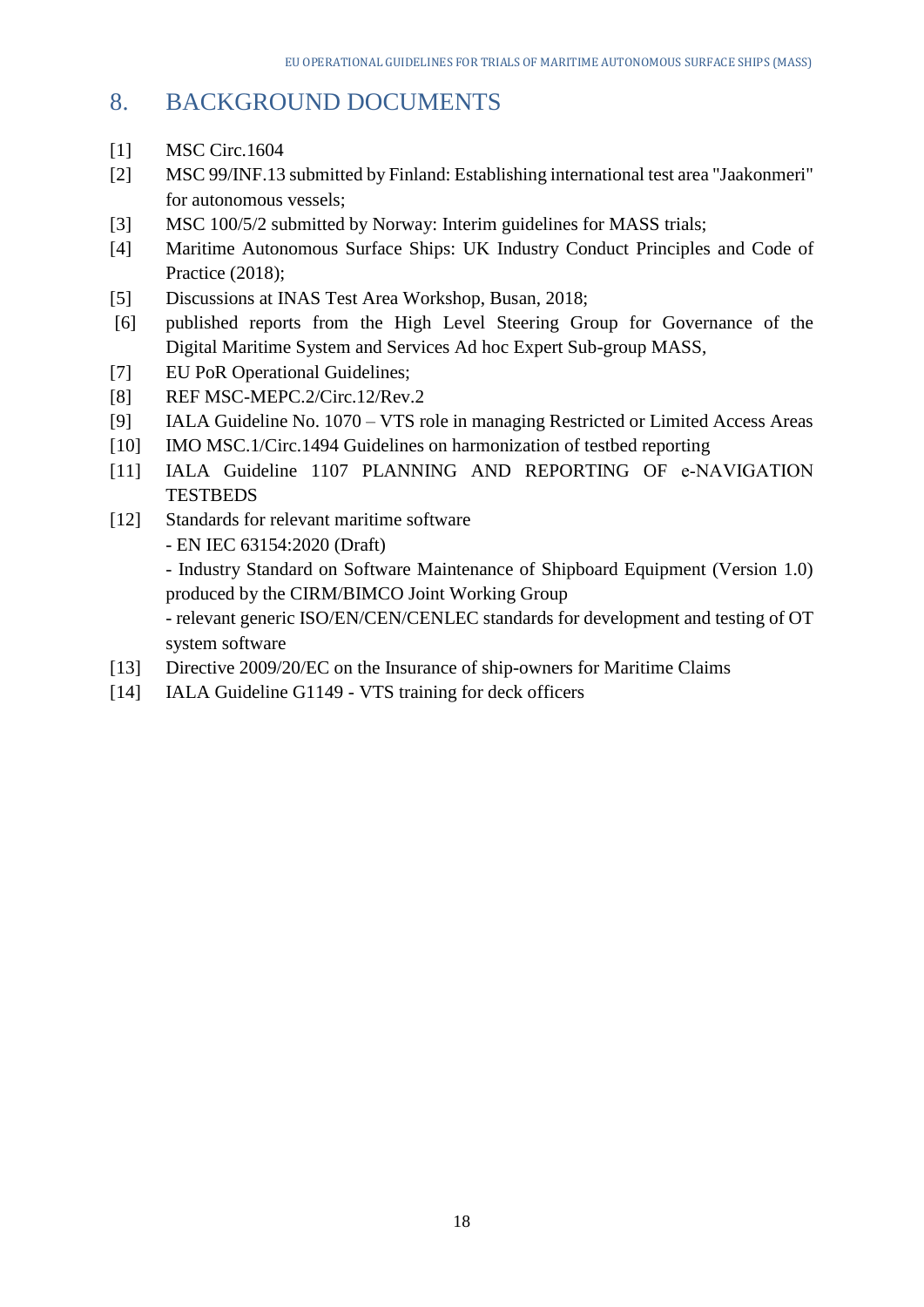## ANNEX I – Content of Application

<span id="page-18-0"></span>*This Annex provides an example for developing comprehensive and relevant documentation when applying for MASS trials. The section may set out aspects of intended operations, authorisations, liabilities and responsibilities, reporting and safety cases.* 

### Application:

Applicant:

- o Name, address, ship owner, operator, home port
- o Contact point: email, phone
- Administration:

*Applicants are advised that local, regional, national authorities as well as VTS operators may participate in the decision-making process. These competent administrations may also request the power to stop the trials.*

- o Envisioned level of presence of authorities
- o Other authorities to be involved (including military Administrations if relevant)
- Type of test applying for:
	- o New sea area to be designated, or
	- o Existing specified designated sea area for trials
	- o Ship Safety Zone around the ship/ship-centric sea monitoring zone is specified for a specific geographical area or routes (the trial area is the ship itself and a 'bubble' around her kept under strict watch at all times)
	- o Other (to be described by the Applicant)
- Purpose of test and duration
- Type of vessel:
	- o Full size, or Reduced scale (model)
	- o Level of automation/autonomy (as per MSC.1/Circ.1604, MSC100-WP.8))
	- o Main characteristics
		- name, IMO/MMSI number, ship particulars, draught, maximum speed, propulsion system, fuel, signalling lights, sensors, communication and navigational equipment, specific design features, etc
	- o Type of equipment installed and used for the trials
		- vessel itself
		- **•** behaviour
		- manning
		- **communications** (see below)
		- alternative solutions for the purpose of the trials requested by the Applicant (provided that the Applicant can demonstrate to maintain effective human control at all times during the trials)
		- additional type of equipment if any, additional or original use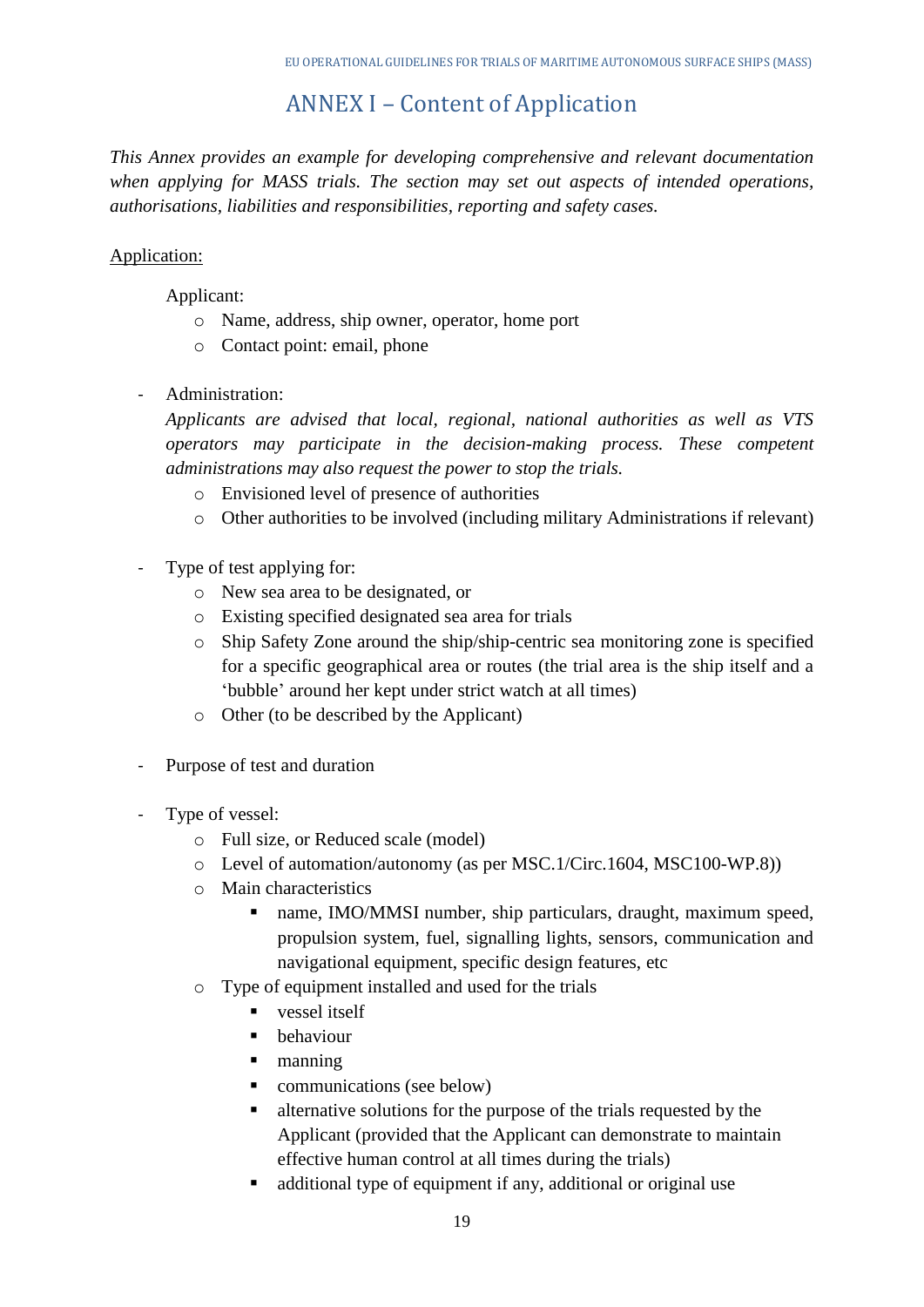- o Software (*c.f.* Chapter 8 [12])
- o customary certificates (submitted with the application)
	- meet the intent of COLREG requirements
	- bear special marking, also with lights and daylight shapes for limited manoeuvrability
	- **Perovide notifications for other maritime traffic by using one or more** available instruments such as AIS, VHF, NAVTEX, RADAR, and COLREG signalling
- o insurance company, policy number
- o support vessel characteristics
- Geographical identification of the designated sea area
	- o Sufficient number of coordinates to establish a closed perimeter
	- o Area already used by other applicants?
	- o Area open or closed to other maritime traffic?
	- o Other activities in the designated sea area (also seasonal. Name stakeholders, if possible)
	- o Specific relevant information about the designated sea area (structures, restrictions, hydrographic/weather patterns/sea conditions, environment, …), previous permissions as available
	- o Marking
		- **Example 1** marking with buoys maybe sufficient
		- notices to mariners
		- **n** mark the area on nautical charts
		- notification with various instruments such as AIS, VHF, NAVTEX, COLREG signalling
- Communications and supervision
	- o Availability of electronic communication infrastructure on shore and on board
		- Vessel Traffic Services (VTS)
		- IMO adopted Ship Reporting Systems (SRS)
		- AIS, dedicated VHF radio channel, SAT COM (details on the satellitebased communication network), MBR, Radar, Lidar Cameras, Mobile phones, characteristics of data link
		- Details on the telecommunication systems used by on-shore based crew controlling the MASS trials i.e. operational commands;
		- Cyber-risk management plan (see below)
	- o Main command and control station
		- $\blacksquare$  Location
		- Contact details
		- Control link type
		- **Frequency**
		- Declaration on operator license and certification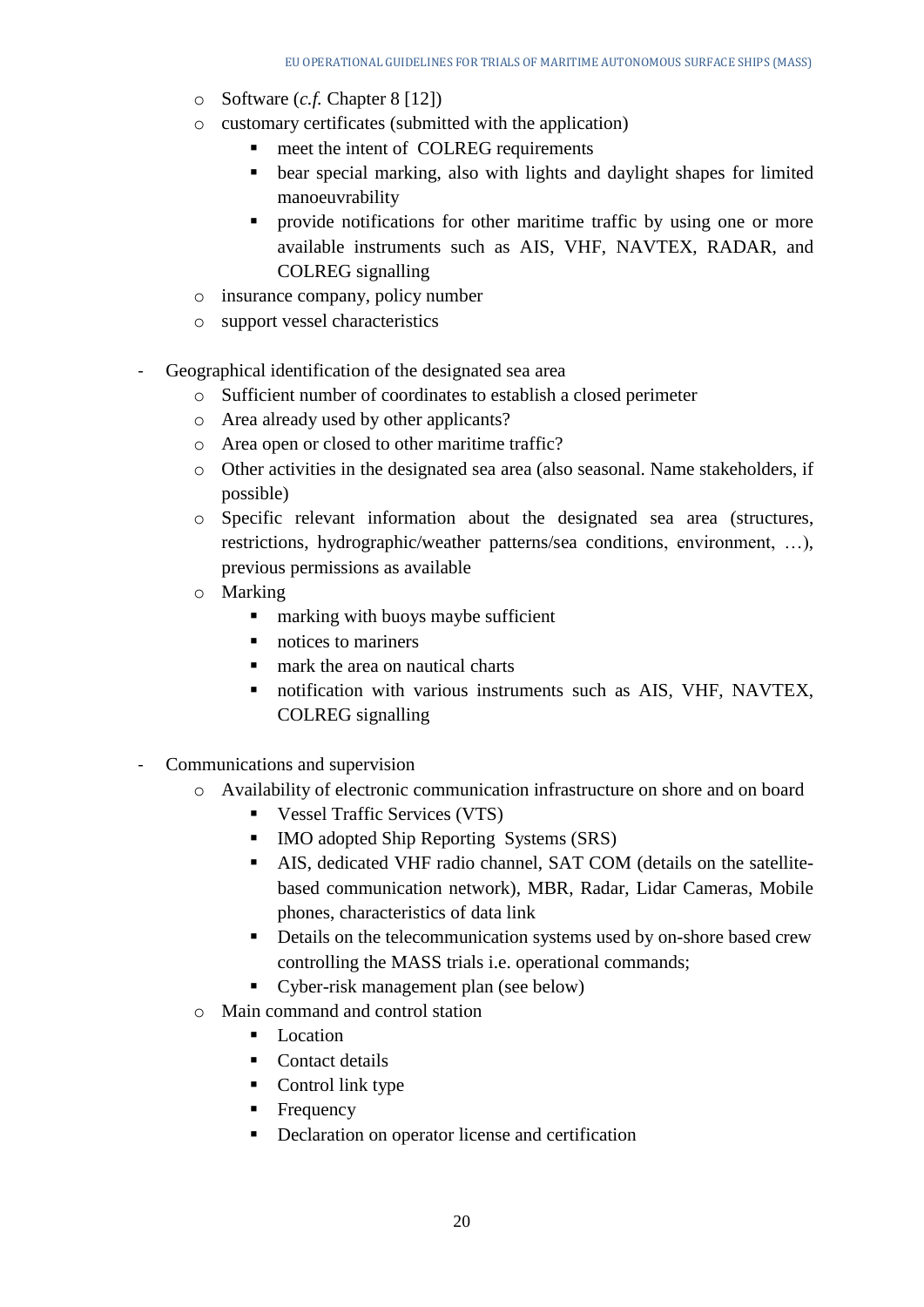- o Other measures taken such as Cyber Risk management plan addressing also potential technological defences to deter cyber-attacks during the MASS trials, etc., or secondary means of positioning in the event of GPS failure/jamming.
- Test plan
	- o Scope (e.g. obstacle avoidance, mooring trials, manoeuvrability in open waters, close to a coast line etc.)
	- o Duration
		- calendar dates, specific location
		- single test session or unlimited for the same kind of experimental set-up
	- o Number of repetitions
	- o Vessels involved
	- o Type of technologies (activities)
	- o In line of sight or beyond
	- o Financial guarantee/liability
	- o Chain of command and control within the applicant organization (before, during and after the trials)
		- If at a model scale, how is the control link maintained with the MASS model vessels? (Is the Operator placed on a support vessel/on shore/ …)
		- If an actual full size MASS vessel, how is control of the vessels maintained?
			- Division of roles of the master and control centre.
	- o Consequences in the event of a failure of command and control datalink
	- o Precautions (consider safety of crew, environment, ship and other vessels/vehicles). Availability of means to recover the MASS if there is a failure
	- o Contact point responsible (see above)
	- o Measures for emergency situations/ emergency procedure
- Reporting
	- o Information such as sailed time and sailed nautical miles, the description of the manoeuvres including the description of the circumstances of when the human intervention was necessary to bring back to safety the vessels, the description of the trial plan, general architecture of the assets involved, level of automation/autonomy in relation to the specific tasks, etc. should be reported to the Administration.

The Administration may prescribe general and specific limitations to any of the above aspects (e.g. based on GDPR).

The Administration may make available on voluntary basis information relevant for the safe and sound conduct of the trials to relevant stakeholders.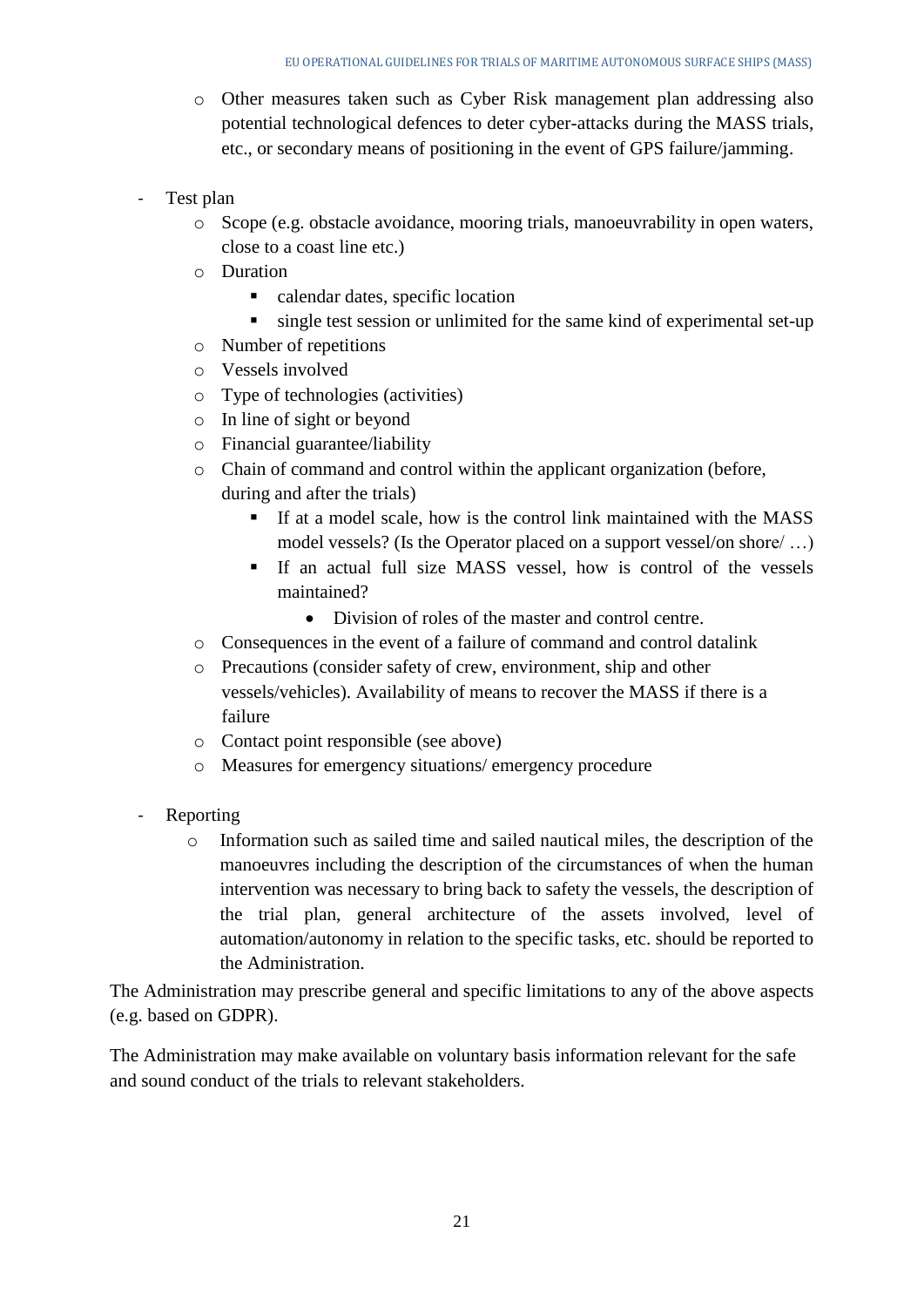## ANNEX II – Principles for Risk Assessment

#### <span id="page-21-0"></span>Main principles

Risk assessment for MASS tests/trials at sea is specific for the combination of equipment/ship/test area and test plan. Several risk assessment techniques may be suitable for MASS tests/trials<sup>16</sup>. The purpose of this Annex is to highlight the main elements that a risk assessment should address, irrespective of the technique used.

The technique used should be acceptable to the Administration and suitable to assess the risks arising from the specific tests/trials. An acceptable technique and consequent results obtained by applying such technique includes also the identification of non-tolerable risks, without implying that such risks, if identified, are acceptable.

Risks assessment for MASS should be understood in a wider sense and it should include all the stakeholders in the chain and the ways on how they may be impacted.

Particular emphasis should be put on the initial phase of the safety assessment (Screening approach as per in REF MSC-MEPC.2/Circ.12/Rev.2, para 3.1.2), to calibrate the application of the methodology to be commensurate to the specific request at stake, focussing only on issues relevant to the specific situation to be analysed, under the 'as low as reasonably practicable and acceptable' principle.

As stipulated in MSC.1/Circ.1604 as approved by MSC 101, (2.1), particular regard should be given to appropriate and effective emergency plans and measures should be established based on the results of the risk assessment to reduce the impact of any foreseeable incidents or failure. Trials safety should be continuously evaluated, and trials should be suspended or stopped where safety parameters are exceeded.

#### Risk Assessment - Main elements and steps for the applicant

#### Phase 1

**.** 

- Qualification of the personnel carrying out the risk assessment.
- Description of the test area and analysis of the marine traffic, establishing traffic density in the area.
- Preliminary hazards identification.
- Navigational risk assessment and general navigation risks (loss of control, collision, groundings).
- Identify issues which could pose a cyber-threat or a risk to the communication systems and links, on-board software, and bridge systems (including propulsion and machinery management and power control systems which will be remotely controlled).
- Other risks that may be identified in the risk assessment process.

<sup>&</sup>lt;sup>46</sup> This Annex is subject to updating as appropriate when relevant EU funded research and studies on risk assessment related to MASS operations become available